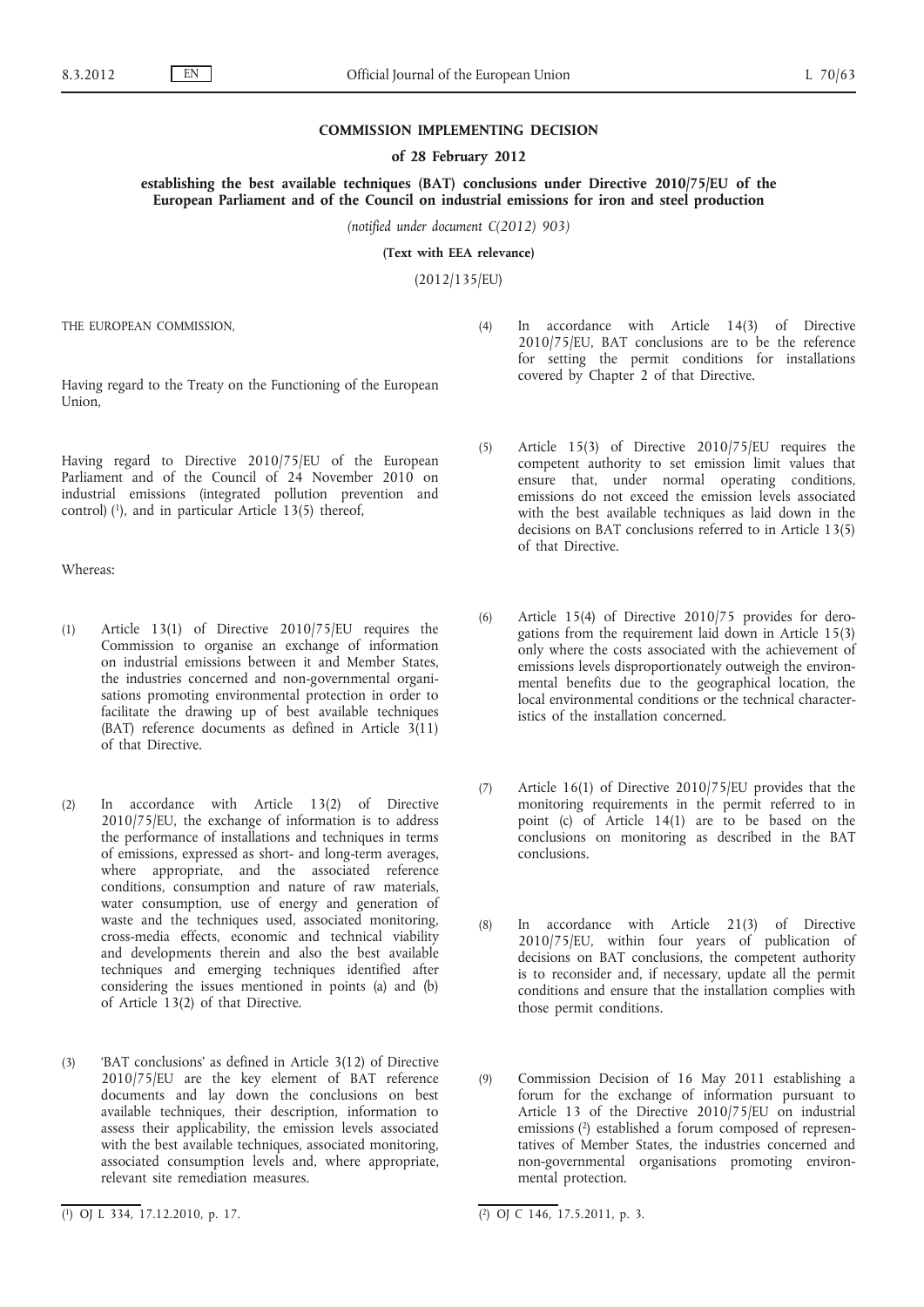- (10) In accordance with Article 13(4) of Directive 2010/75/EU, the Commission obtained the opinion (1) of that forum on the proposed content of the BAT reference document for iron and steel production on 13 September 2011 and made it publicly available.
- (11) The measures provided for in this Decision are in accordance with the opinion of the Committee established by Article 75(1) of Directive 2010/75/EU,

HAS ADOPTED THIS DECISION:

# *Article 1*

The BAT conclusions for iron and steel production are set out in the Annex to this Decision.

### *Article 2*

This Decision is addressed to the Member States.

Done at Brussels, 28 February 2012.

*For the Commission* Janez POTOČNIK *Member of the Commission*

<sup>(</sup> 1) [http://circa.europa.eu/Public/irc/env/ied/library?l=/ied\\_art\\_13\\_forum/opinions\\_article](http://circa.europa.eu/Public/irc/env/ied/library?l=/ied_art_13_forum/opinions_article)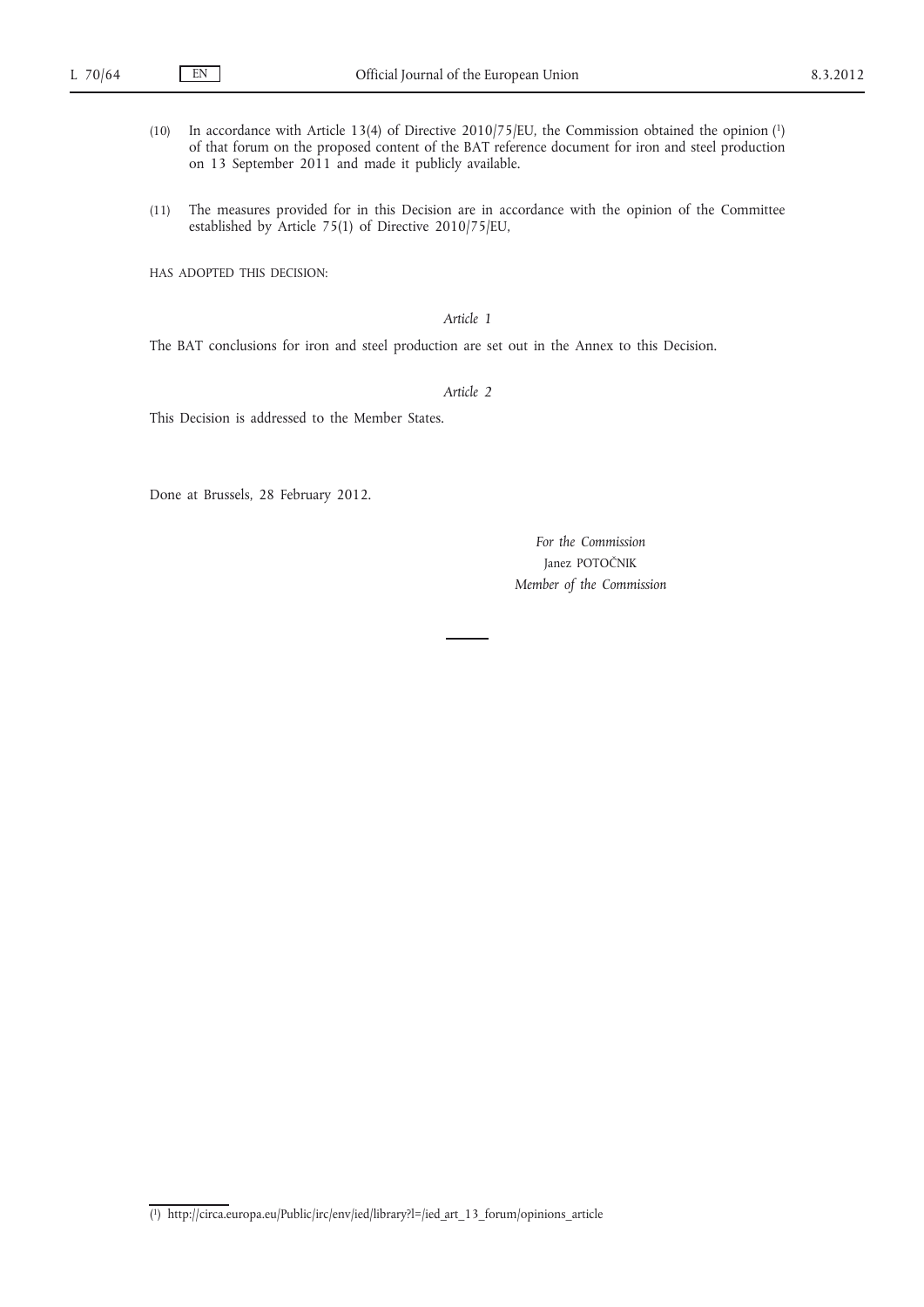# *ANNEX*

# **BAT CONCLUSIONS FOR IRON AND STEEL PRODUCTION**

|      |                                                                                                                  | 66 |
|------|------------------------------------------------------------------------------------------------------------------|----|
|      |                                                                                                                  | 67 |
|      |                                                                                                                  | 67 |
| 1.1. |                                                                                                                  | 68 |
|      |                                                                                                                  | 68 |
|      |                                                                                                                  | 69 |
|      |                                                                                                                  | 71 |
|      | 1.1.4. Management of process residues such as by-products and waste                                              | 72 |
|      | 1.1.5. Diffuse dust emissions from materials storage, handling and transport of raw materials and (intermediate) | 72 |
|      |                                                                                                                  | 75 |
|      |                                                                                                                  | 75 |
|      |                                                                                                                  | 76 |
|      |                                                                                                                  | 77 |
| 1.2. |                                                                                                                  | 77 |
| 1.3. |                                                                                                                  | 83 |
| 1.4. |                                                                                                                  | 85 |
| 1.5. |                                                                                                                  | 89 |
| 1.6. | BAT Conclusions For Basic Oxygen Steelmaking And Casting                                                         | 92 |
| 1.7. | BAT Conclusions For Electric Arc Furnace Steelmaking And Casting                                                 | 96 |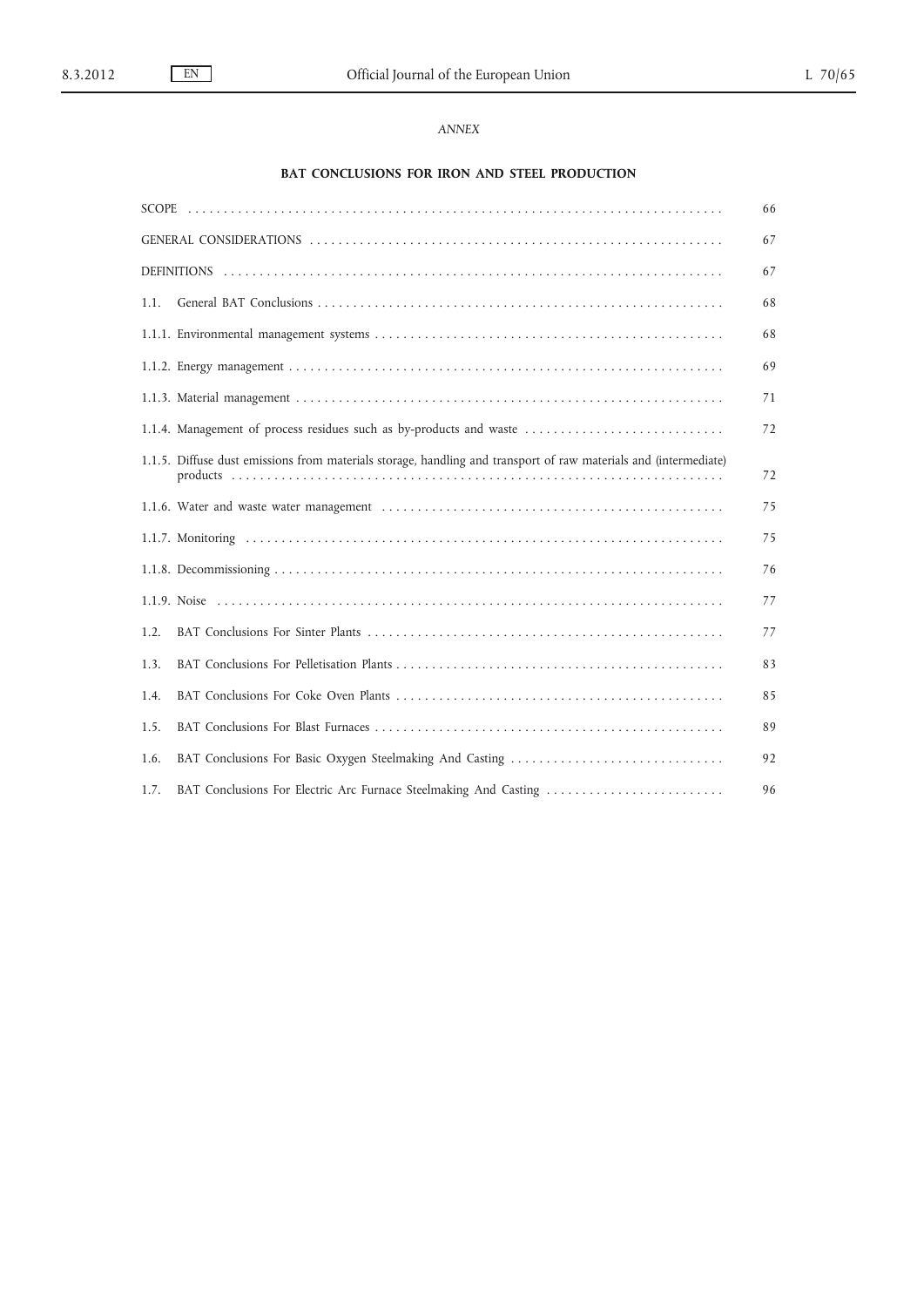# SCOPE

These BAT conclusions concern the following activities specified in Annex I to Directive 2010/75/EU, namely:

- activity 1.3: coke production
- activity 2.1: metal ore (including sulphide ore) roasting and sintering
- activity 2.2: production of pig iron or steel (primary or secondary fusion) including continuous casting, with a capacity exceeding 2,5 tonnes per hour.

In particular, the BAT conclusions cover the following processes:

- the loading, unloading and handling of bulk raw materials
- the blending and mixing of raw materials
- the sintering and pelletisation of iron ore
- the production of coke from coking coal
- the production of hot metal by the blast furnace route, including slag processing
- the production and refining of steel using the basic oxygen process, including upstream ladle desulphurisation, downstream ladle metallurgy and slag processing
- the production of steel by electric arc furnaces, including downstream ladle metallurgy and slag processing
- continuous casting (thin slab/thin strip and direct sheet casting (near-shape))

These BAT conclusions do not address the following activities:

- production of lime in kilns, covered by the Cement, Lime and Magnesium Oxide Manufacturing Industries BREF (CLM)
- the treatment of dusts to recover non-ferrous metals (e.g. electric arc furnace dust) and the production of ferroalloys, covered by the Non-Ferrous Metals Industries BREF (NFM)
- sulphuric acid plants in coke ovens, covered by the Large Volume Inorganic Chemicals-Ammonia, Acids and Fertilisers Industries (LVIC-AAF BREF).

Other reference documents which are of relevance for the activities covered by these BAT conclusions are the following:

| Reference documents                           | Activity                                                                                |  |
|-----------------------------------------------|-----------------------------------------------------------------------------------------|--|
| Large Combustion Plants BREF (LCP)            | Combustion plants with a rated thermal input of 50 MW<br>or more                        |  |
| Ferrous Metals Processing Industry BREF (FMP) | Downstream processes like rolling, pickling, coating, etc.                              |  |
|                                               | Continuous casting to the thin slab/thin strip and direct<br>sheet casting (near-shape) |  |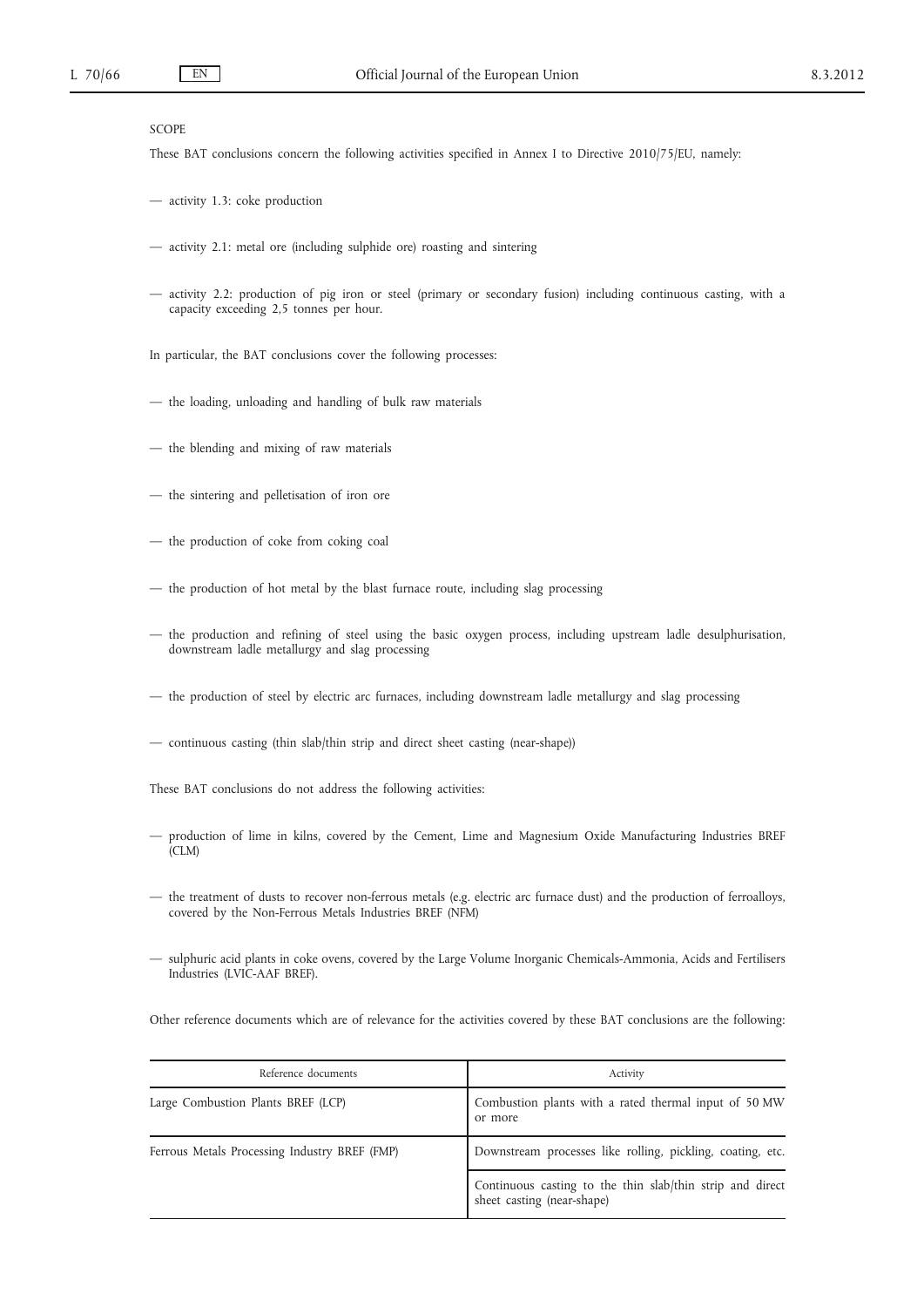| Reference documents                    | Activity                                       |
|----------------------------------------|------------------------------------------------|
| Emissions from Storage BREF (EFS)      | Storage and handling                           |
| Industrial Cooling Systems BREF (ICS)  | Cooling systems                                |
| General Principles of Monitoring (MON) | Emissions and consumptions monitoring          |
| Energy Efficiency BREF (ENE)           | General energy efficiency                      |
| Economic and Cross-Media Effects (ECM) | Economic and cross-media effects of techniques |

The techniques listed and described in these BAT conclusions are neither prescriptive nor exhaustive. Other techniques may be used that ensure at least an equivalent level of environmental protection.

#### GENERAL CONSIDERATIONS

The environmental performance levels associated with BAT are expressed as ranges, rather than as single values. A range may reflect the differences within a given type of installation (e.g. differences in the grade/purity and quality of the final product, differences in design, construction, size and capacity of the installation) that result in variations in the environmental performances achieved when applying BAT

### **EXPRESSION OF EMISSION LEVELS ASSOCIATED WITH THE BEST AVAILABLE TECHNIQUES (BAT-AELs)**

In these BAT conclusions, BAT-AELs for air emissions are expressed as either:

- mass of emitted substances per volume of waste gas under standard conditions (273,15 K, 101,3 kPa), after deduction of water vapour content, expressed in the units  $g/Nm<sup>3</sup>$ , mg/Nm<sup>3</sup>,  $\mu g/Nm<sup>3</sup>$  or ng/Nm<sup>3</sup>; or
- mass of emitted substances per unit of mass of products generated or processed (consumption or emission factors), expressed in the units kg/t, g/t, mg/t or  $\mu$ g/t.

and BAT-AELs for emissions to water are expressed as:

— mass of emitted substances per volume of waste water, expressed in the units g/l, mg/l or μg/l.

### DEFINITIONS

For the purposes of these BAT conclusions:

- 'new plant' means: a plant introduced on the site of the installation following the publication of these BAT conclusions or a complete replacement of a plant on the existing foundations of the installation following the publication of these BAT conclusions
- 'existing plant' means: a plant which is not a new plant
- 'NO<sub>X</sub>' means: the sum of nitrogen oxide (NO) and nitrogen dioxide (NO<sub>2</sub>) expressed as NO<sub>2</sub>
- 'SO<sub>X</sub>' means: the sum of sulphur dioxide (SO<sub>2</sub>) and sulphur trioxide (SO<sub>3</sub>) expressed as SO<sub>2</sub>
- 'HCl' means: all gaseous chlorides expressed as HCl
- 'HF' means: all gaseous fluorides expressed as HF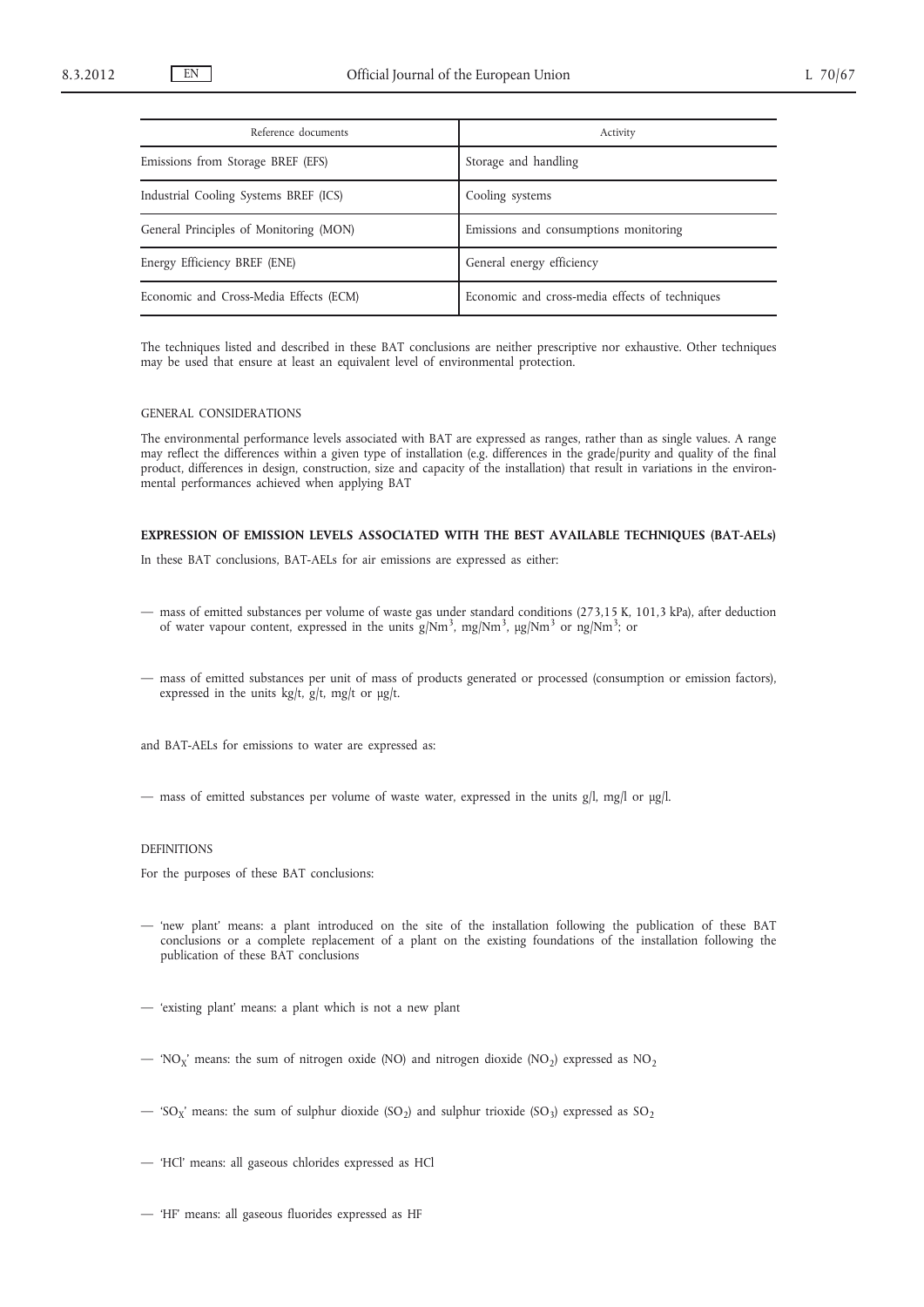### 1.1. *General BAT Conclusions*

Unless otherwise stated, the BAT conclusions presented in this section are generally applicable.

The process specific BAT included in the Sections  $1.2 - 1.7$  apply in addition to the general BAT mentioned in this Section.

### 1.1.1. Environmental management systems

BAT is to implement and adhere to an environmental management system (EMS) that incorporates all of the following features:

- I. commitment of management, including senior management;
- II. definition of an environmental policy that includes continuous improvement for the installation by the management;
- III. planning and establishing the necessary procedures, objectives and targets, in conjunction with financial planning and investment;
- IV. implementation of the procedures paying particular attention to:
	- (i) structure and responsibility
	- (ii) training, awareness and competence
	- (iii) communication
	- (iv) employee involvement
	- (v) documentation
	- (vi) efficient process control
	- (vii) maintenance programmes
	- (viii) emergency preparedness and response
	- (ix) safeguarding compliance with environmental legislation;
- V. checking performance and taking corrective action, paying particular attention to:
	- (i) monitoring and measurement (see also the Reference Document on the General Principles of Monitoring)
	- (ii) corrective and preventive action
	- (iii) maintenance of records
	- (iv) independent (where practicable) internal and external auditing in order to determine whether or not the EMS conforms to planned arrangements and has been properly implemented and maintained;
- VI. review of the EMS and its continuing suitability, adequacy and effectiveness by senior management;
- VII. following the development of cleaner technologies;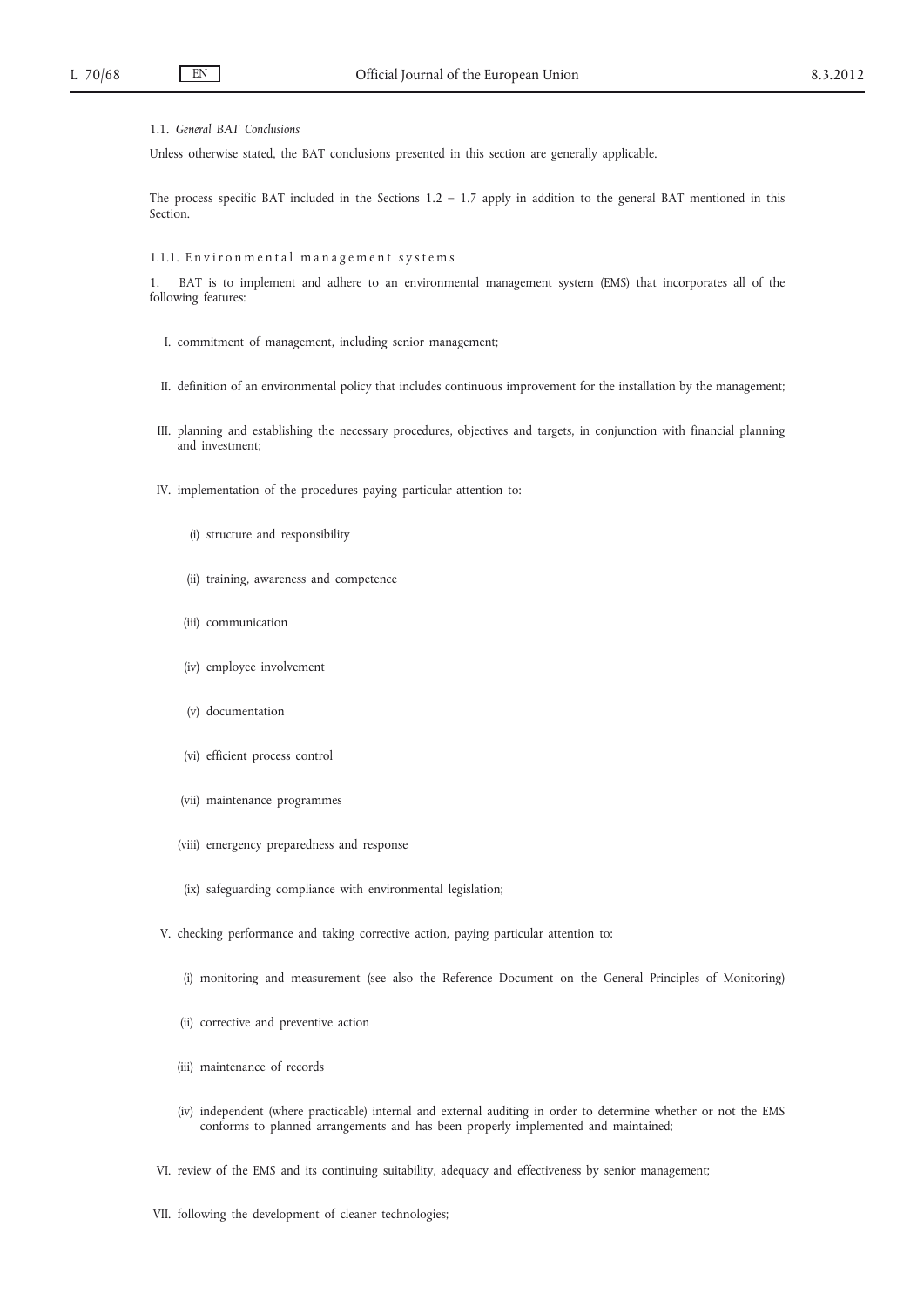- VIII. consideration for the environmental impacts from the eventual decommissioning of the installation at the stage of designing a new plant, and throughout its operating life;
- IX. application of sectoral benchmarking on a regular basis.

### **Applicability**

The scope (e.g. level of details) and nature of the EMS (e.g. standardised or non-standardised) will generally be related to the nature, scale and complexity of the installation, and the range of environmental impacts it may have.

1.1.2. Energy management

- 2. BAT is to reduce thermal energy consumption by using a combination of the following techniques:
- I. improved and optimised systems to achieve smooth and stable processing, operating close to the process parameter set points by using
	- (i) process control optimisation including computer-based automatic control systems
	- (ii) modern, gravimetric solid fuel feed systems
	- (iii) preheating, to the greatest extent possible, considering the existing process configuration.
- II. recovering excess heat from processes, especially from their cooling zones
- III. an optimised steam and heat management
- IV. applying process integrated reuse of sensible heat as much as possible.

In the context of energy management, see the Energy Efficiency BREF (ENE).

### **Description of BAT I.i**

The following items are important for integrated steelworks in order to improve the overall energy efficiency:

- optimising energy consumption
- online monitoring for the most important energy flows and combustion processes at the site including the monitoring of all gas flares in order to prevent energy losses, enabling instant maintenance and achieving an undisrupted production process
- reporting and analysing tools to check the average energy consumption of each process
- defining specific energy consumption levels for relevant processes and comparing them on a long-term basis
- carrying out energy audits as defined in the Energy Efficiency BREF, e.g. to identify cost-effective energy savings opportunities.

#### **Description of BAT II – IV**

Process integrated techniques used to improve energy efficiency in steel manufacturing by improved heat recovery include:

- combined heat and power production with recovery of waste heat by heat exchangers and distribution either to other parts of the steelworks or to a district heating network
- the installation of steam boilers or adequate systems in large reheating furnaces (furnaces can cover a part of the steam demand)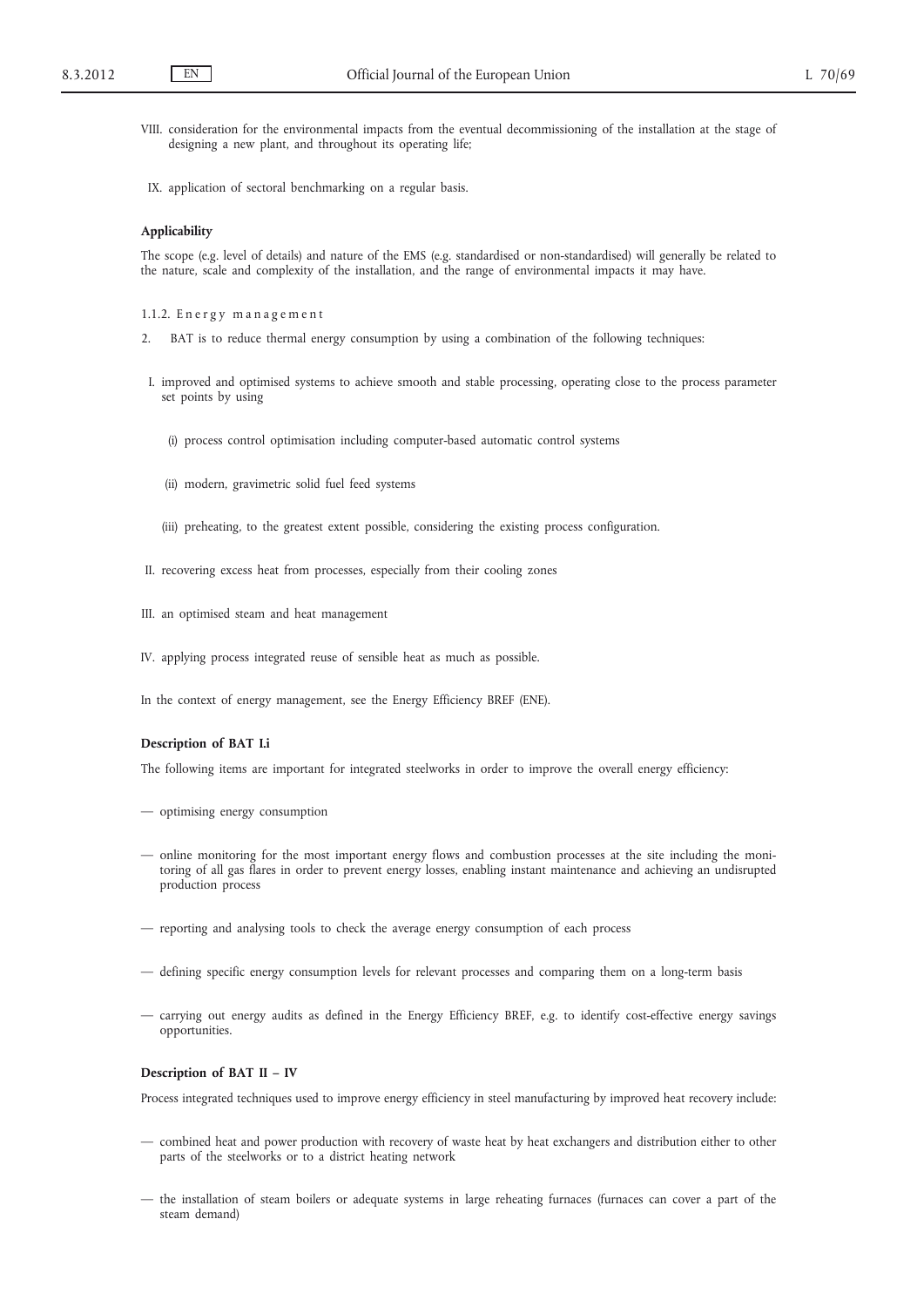- preheating of the combustion air in furnaces and other burning systems to save fuel, taking into consideration adverse effects, i.e. an increase of nitrogen oxides in the off-gas
- the insulation of steam pipes and hot water pipes
- recovery of heat from products, e.g. sinter
- where steel needs to be cooled, the use of both heat pumps and solar panels
- the use of flue-gas boilers in furnaces with high temperatures
- the oxygen evaporation and compressor cooling to exchange energy across standard heat exchangers
- the use of top recovery turbines to convert the kinetic energy of the gas produced in the blast furnace into electric power.

### **Applicability of BAT II – IV**

Combined heat and power generation is applicable for all iron and steel plants close to urban areas with a suitable heat demand. The specific energy consumption depends on the scope of the process, the product quality and the type of installation (e.g. the amount of vacuum treatment at the basic oxygen furnace (BOF), annealing temperature, thickness of products, etc.).

3. BAT is to reduce primary energy consumption by optimisation of energy flows and optimised utilisation of the extracted process gases such as coke oven gas, blast furnace gas and basic oxygen gas.

#### **Description**

Process integrated techniques to improve energy efficiency in an integrated steelworks by optimising process gas utilisation include:

- the use of gas holders for all by-product gases or other adequate systems for short-term storage and pressure holding facilities
- increasing pressure in the gas grid if there are energy losses in the flares in order to utilise more process gases with the resulting increase in the utilisation rate
- gas enrichment with process gases and different calorific values for different consumers
- heating fire furnaces with process gas
- use of a computer-controlled calorific value control system
- recording and using coke and flue-gas temperatures
- adequate dimensioning of the capacity of the energy recovery installations for the process gases, in particular with regard to the variability of process gases.

### **Applicability**

The specific energy consumption depends on the scope of the process, the product quality and the type of installation (e.g. the amount of vacuum treatment at the BOF, annealing temperature, thickness of products, etc.).

4. BAT is to use desulphurised and dedusted surplus coke oven gas and dedusted blast furnace gas and basic oxygen gas (mixed or separate) in boilers or in combined heat and power plants to generate steam, electricity and/or heat using surplus waste heat for internal or external heating networks, if there is a demand from a third party.

### **Applicability**

The cooperation and agreement of a third party may not be within the control of the operator, and therefore may not be within the scope of the permit.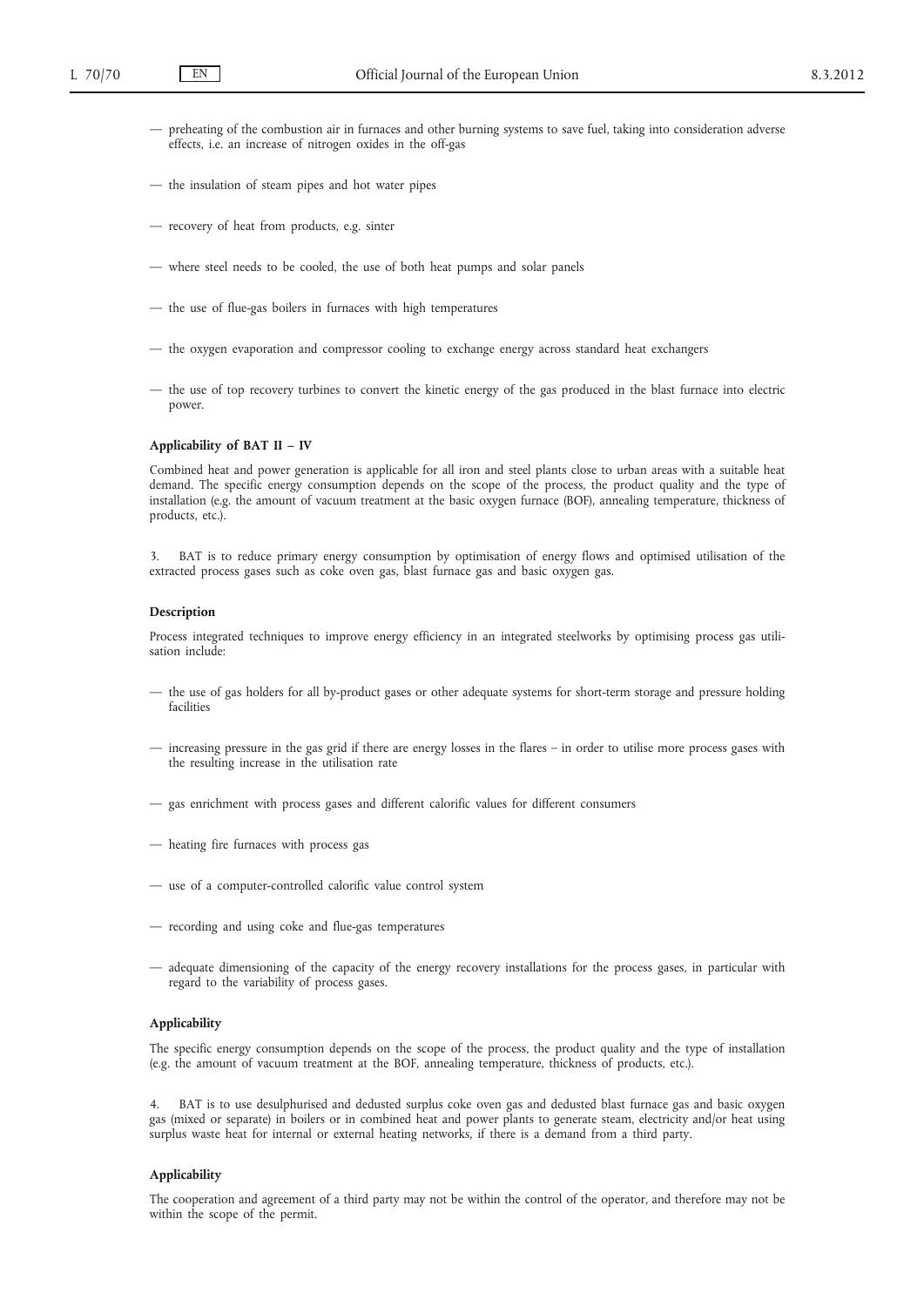- 5. BAT is to minimise electrical energy consumption by using one or a combination of the following techniques:
- I. power management systems
- II. grinding, pumping, ventilation and conveying equipment and other electricity-based equipment with high energy efficiency.

### **Applicability**

Frequency controlled pumps cannot be used where the reliability of the pumps is of essential importance for the safety of the process.

### 1.1.3. Material management

6. BAT is to optimise the management and control of internal material flows in order to prevent pollution, prevent deterioration, provide adequate input quality, allow reuse and recycling and to improve the process efficiency and optimisation of the metal yield.

#### **Description**

Appropriate storage and handling of input materials and production residues can help to minimise the airborne dust emissions from stockyards and conveyor belts, including transfer points, and to avoid soil, groundwater and runoff water pollution (see also BAT 11).

The application of an adequate management of integrated steelworks and residues, including wastes, from other installations and sectors allows for a maximised internal and/or external use as raw materials (see also BAT 8, 9 and 10).

Material management includes the controlled disposal of small parts of the overall quantity of residues from an integrated steelworks which have no economic use.

7. In order to achieve low emission levels for relevant pollutants, BAT is to select appropriate scrap qualities and other raw materials. Regarding scrap, BAT is to undertake an appropriate inspection for visible contaminants which might contain heavy metals, in particular mercury, or might lead to the formation of polychlorinated dibenzodioxins/furans (PCDD/F) and polychlorinated biphenyls (PCB).

To improve the use of scrap, the following techniques can be used individually or in combination:

- specification of acceptance criteria suited to the production profile in purchase orders of scrap
- having a good knowledge of scrap composition by closely monitoring the origin of the scrap; in exceptional cases, a melt test might help characterise the composition of the scrap
- having adequate reception facilities and check deliveries
- having procedures to exclude scrap that is not suitable for use in the installation
- storing the scrap according to different criteria (e.g. size, alloys, degree of cleanliness); storing of scrap with potential release of contaminants to the soil on impermeable surfaces with a drainage and collection system; using a roof which can reduce the need for such a system
- putting together the scrap load for the different melts taking into account the knowledge of composition in order to use the most suitable scrap for the steel grade to be produced (this is essential in some cases to avoid the presence of undesired elements and in other cases to take advantage of alloy elements which are present in the scrap and needed for the steel grade to be produced)
- prompt return of all internally-generated scrap to the scrapyard for recycling
- having an operation and management plan
- scrap sorting to minimise the risk of including hazardous or non-ferrous contaminants, particularly polychlorinated biphenyls (PCB) and oil or grease. This is normally done by the scrap supplier but the operator inspects all scrap loads in sealed containers for safety reasons. Therefore, at the same time, it is possible to check, as far as practicable, for contaminants. Evaluation of the small quantities of plastic (e.g. as plastic coated components) may be required
- radioactivity control according to the United Nations Economic Commission for Europe (UNECE) Expert Group framework of recommendations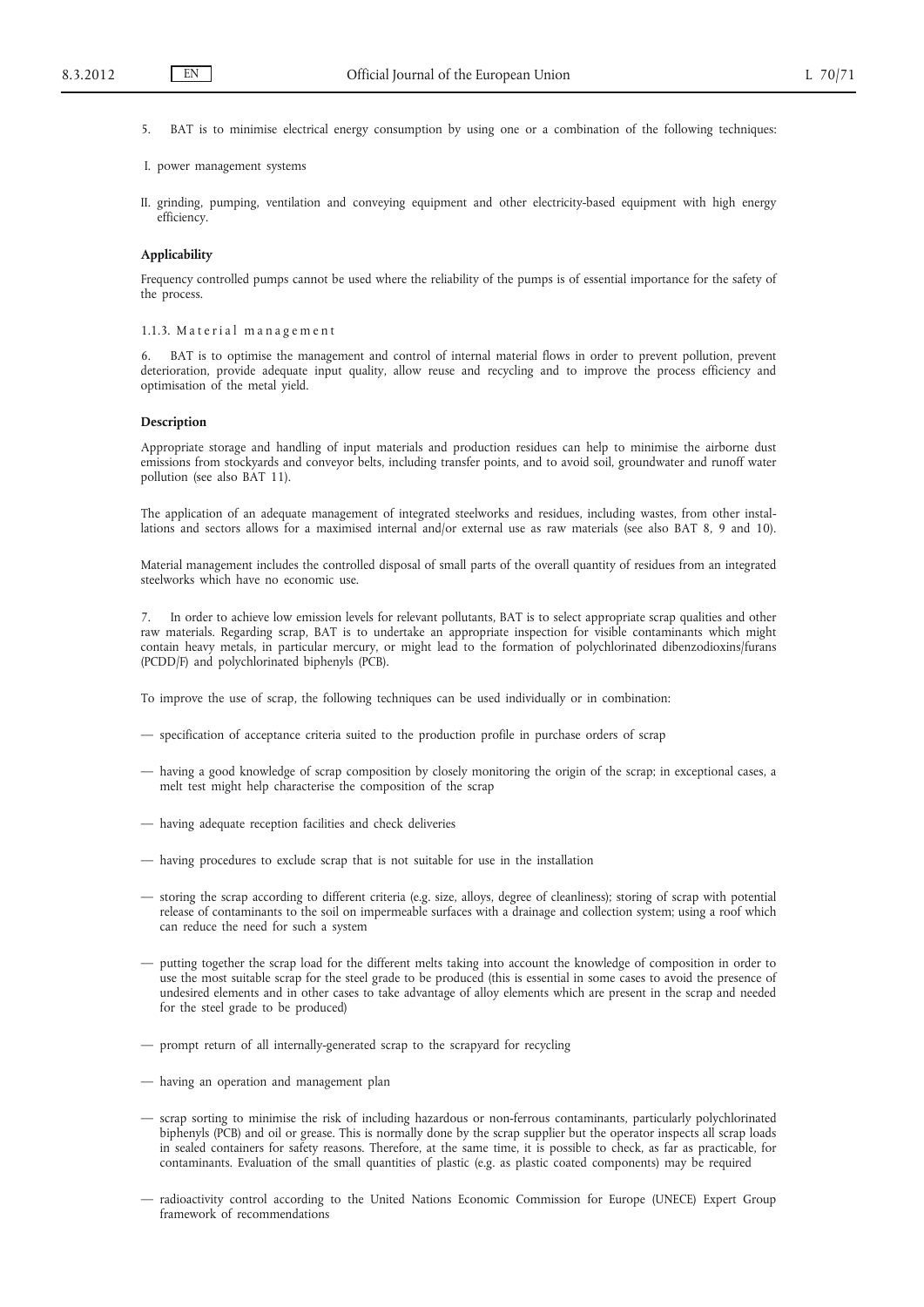- implementation of the mandatory removal of components which contain mercury from End-of-Life Vehicles and Waste Electrical and Electronic Equipment (WEEE) by the scrap processors can be improved by:
	- fixing the absence of mercury in scrap purchase contracts
	- refusal of scrap which contains visible electronic components and assemblies.

## **Applicability**

The selection and sorting of scrap might not be entirely within the control of the operator.

1.1.4. Management of process residues such as by-products and waste

8. BAT for solid residues is to use integrated techniques and operational techniques for waste minimisation by internal use or by application of specialised recycling processes (internally or externally).

### **Description**

Techniques for the recycling of iron-rich residues include specialised recycling techniques such as the OxyCup® shaft furnace, the DK process, smelting reduction processes or cold bonded pelletting/briquetting as well as techniques for production residues mentioned in Sections 9.2 – 9.7.

### **Applicability**

As the mentioned processes may be carried out by a third party, the recycling itself may not be within the control of the operator of the iron and steel plant, and therefore may not be within the scope of the permit.

9. BAT is to maximise external use or recycling for solid residues which cannot be used or recycled according to BAT 8, wherever this is possible and in line with waste regulations. BAT is to manage in a controlled manner residues which can neither be avoided nor recycled.

10. BAT is to use the best operational and maintenance practices for the collection, handling, storage and transport of all solid residues and for the hooding of transfer points to avoid emissions to air and water.

1.1.5. Diffuse dust emissions from materials storage, handling and transport of raw m a t e rials and (intermediate) products

11. BAT is to prevent or reduce diffuse dust emissions from materials storage, handling and transport by using one or a combination of the techniques mentioned below.

If abatement techniques are used, BAT is to optimise the capture efficiency and subsequent cleaning through appropriate techniques such as those mentioned below. Preference is given to the collection of the dust emissions nearest to the source.

- I. General techniques include:
	- the setting up within the EMS of the steelworks of an associated diffuse dust action plan;
	- consideration of temporary cessation of certain operations where they are identified as a source of  $PM_{10}$  causing a high ambient reading; in order to do this, it will be necessary to have sufficient  $PM_{10}$  monitors, with associated wind direction and strength monitoring, to be able to triangulate and identify key sources of fine dust.
- II. Techniques for the prevention of dust releases during the handling and transport of bulk raw materials include:
	- orientation of long stockpiles in the direction of the prevailing wind
	- installing wind barriers or using natural terrain to provide shelter
	- controlling the moisture content of the material delivered
	- careful attention to procedures to avoid the unnecessary handling of materials and long unenclosed drops
	- adequate containment on conveyors and in hoppers, etc.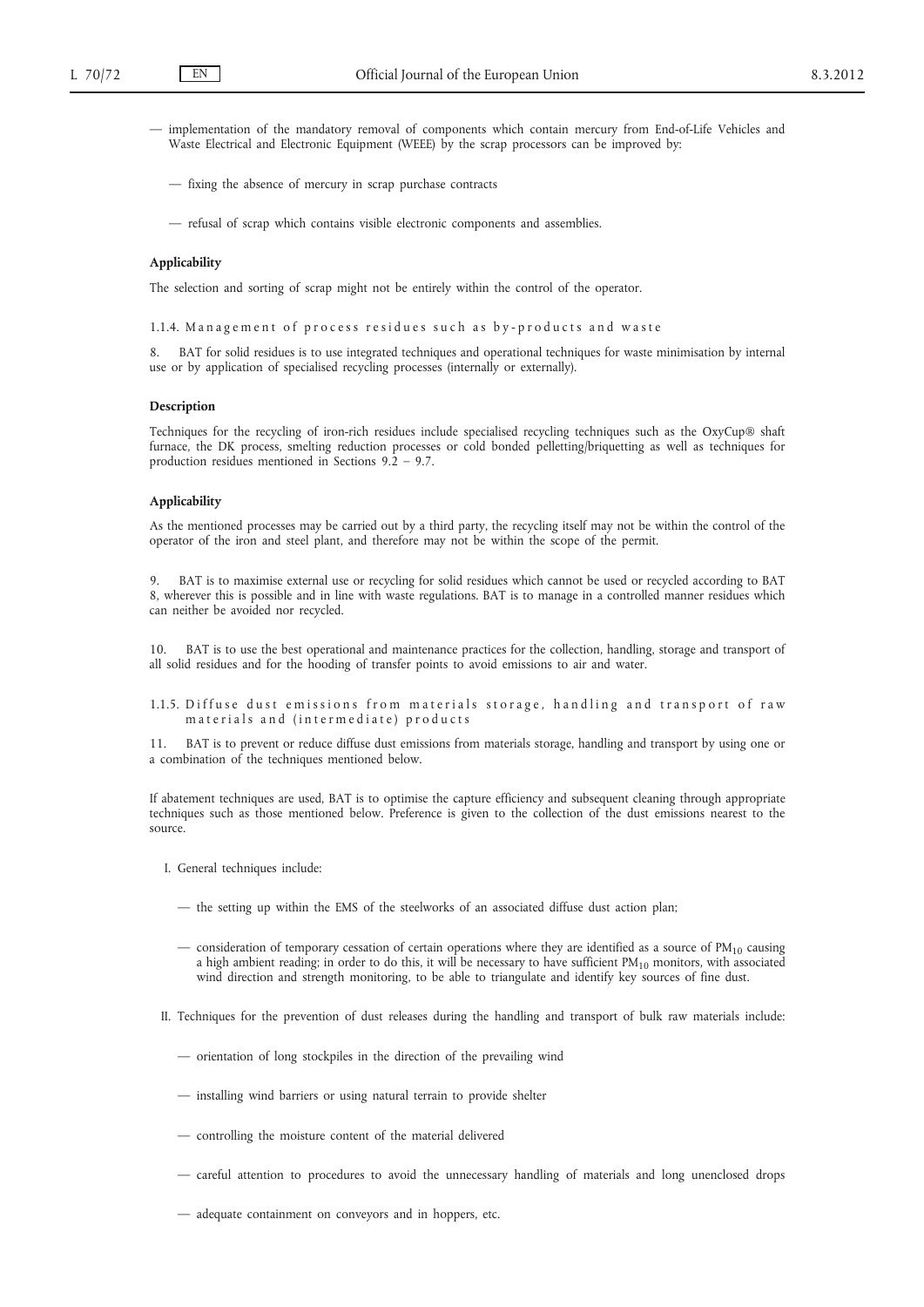- the use of dust-suppressing water sprays, with additives such as latex, where appropriate
- rigorous maintenance standards for equipment
- high standards of housekeeping, in particular the cleaning and damping of roads
- the use of mobile and stationary vacuum cleaning equipment
- dust suppression or dust extraction and the use of a bag filter cleaning plant to abate sources of significant dust generation
- the application of emissions-reduced sweeping cars for carrying out the routine cleaning of hard surfaced roads.
- III. Techniques for materials delivery, storage and reclamation activities include:
	- total enclosure of unloading hoppers in a building equipped with filtered air extraction for dusty materials, or hoppers should be fitted with dust baffles and the unloading grids coupled to a dust extraction and cleaning system
	- limiting the drop heights if possible to a maximum of 0,5 m
	- the use of water sprays (preferably using recycled water) for dust suppression
	- where necessary, the fitting of storage bins with filter units to control dust
	- the use of totally enclosed devices for reclamation from bins
	- where necessary, the storage of scrap in covered, and hard surfaced areas to reduce the risk of ground contamination (using just in time delivery to minimise the size of the yard and hence emissions)
	- minimisation of the disturbance of stockpiles
	- restriction of the height and a controlling of the general shape of stockpiles
	- the use of in-building or in-vessel storage, rather than external stockpiles, if the scale of storage is appropriate
	- the creation of windbreaks by natural terrain, banks of earth or the planting of long grass and evergreen trees in open areas to capture and absorb dust without suffering long-term harm
	- hydro-seeding of waste tips and slag heaps
	- implementation of a greening of the site by covering unused areas with top soil and planting grass, shrubs and other ground covering vegetation
	- the moistening of the surface using durable dust-binding substances
	- the covering of the surface with tarpaulins or coating (e.g. latex) stockpiles
	- the application of storage with retaining walls to reduce the exposed surface
	- when necessary, a measure could be to include impermeable surfaces with concrete and drainage.
- IV. Where fuel and raw materials are delivered by sea and dust releases could be significant, some techniques include:
	- use by operators of self-discharge vessels or enclosed continuous unloaders. Otherwise, dust generated by grabtype ship unloaders should be minimised through a combination of ensuring adequate moisture content of the material is delivered, by minimising drop heights and by using water sprays or fine water fogs at the mouth of the ship unloader hopper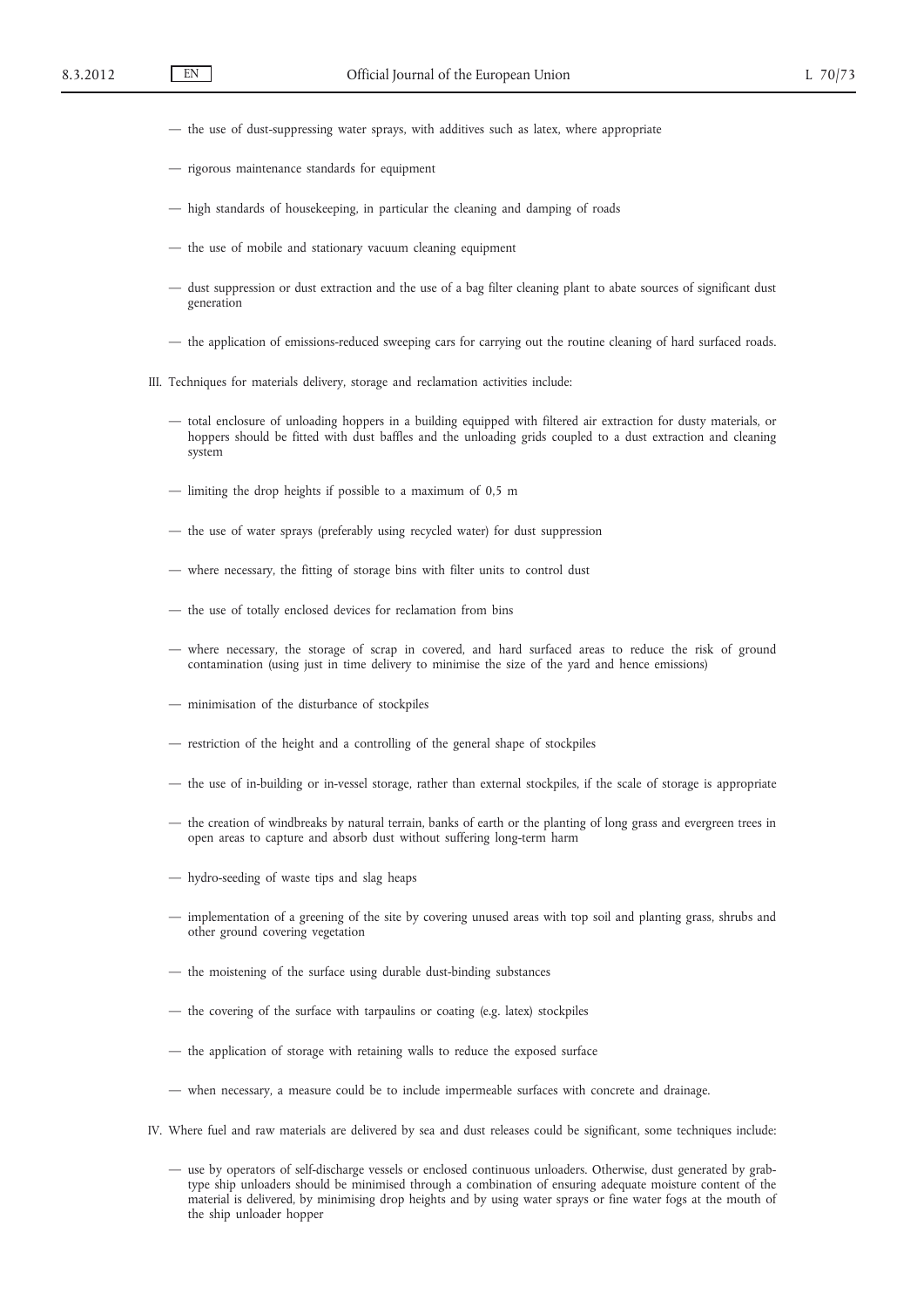- avoiding seawater in spraying ores or fluxes as this results in a fouling of sinter plant electrostatic precipitators with sodium chloride. Additional chlorine input in the raw materials may also lead to rising emissions (e.g. of polychlorinated dibenzodioxins/furans (PCDD/F)) and hamper filter dust recirculation
- storage of powdered carbon, lime and calcium carbide in sealed silos and conveying them pneumatically or storing and transferring them in sealed bags.
- V. Train or truck unloading techniques include:
	- if necessary due to dust emission formation, use of dedicated unloading equipment with a generally enclosed design.
- VI. For highly drift-sensitive materials which may lead to significant dust release, some techniques include:
	- use of transfer points, vibrating screens, crushers, hoppers and the like, which may be totally enclosed and extracted to a bag filter plant
	- use of central or local vacuum cleaning systems rather than washing down for the removal of spillage, since the effects are restricted to one medium and the recycling of spilt material is simplified.
- VII. Techniques for the handling and processing of slag include:
	- keeping stockpiles of slag granulate damp for slag handling and processing since dried blast furnace slag and steel slag can give rise to dust
	- use of enclosed slag-crushing equipment fitted with efficient extraction and bag filters to reduce dust emissions.
- VIII. Techniques for handling scrap include:
	- providing scrap storage under cover and/or on concrete floors to minimise dust lift-off caused by vehicle movements
- IX. Techniques to consider during material transport include:
	- the minimisation of points of access from public highways
	- the employment of wheel-cleaning equipment to prevent the carryover of mud and dust onto public roads
	- the application of hard surfaces to the transport roads (concrete or asphalt) to minimise the generation of dust clouds during materials transport and the cleaning of roads
	- the restriction of vehicles to designated routes by fences, ditches or banks of recycled slag
	- the damping of dusty routes by water sprays, e.g. at slag-handling operations
	- ensuring that transport vehicles are not overfull, so as to prevent any spillage
	- ensuring that transport vehicles are sheeted to cover the material carried
	- the minimisation of numbers of transfers
	- use of closed or enclosed conveyors
	- use of tubular conveyors, where possible, to minimise material losses by changes of direction across sites usually provided by the discharge of materials from one belt onto another
	- good practice techniques for molten metal transfer and ladle handling
	- dedusting of conveyor transfer points.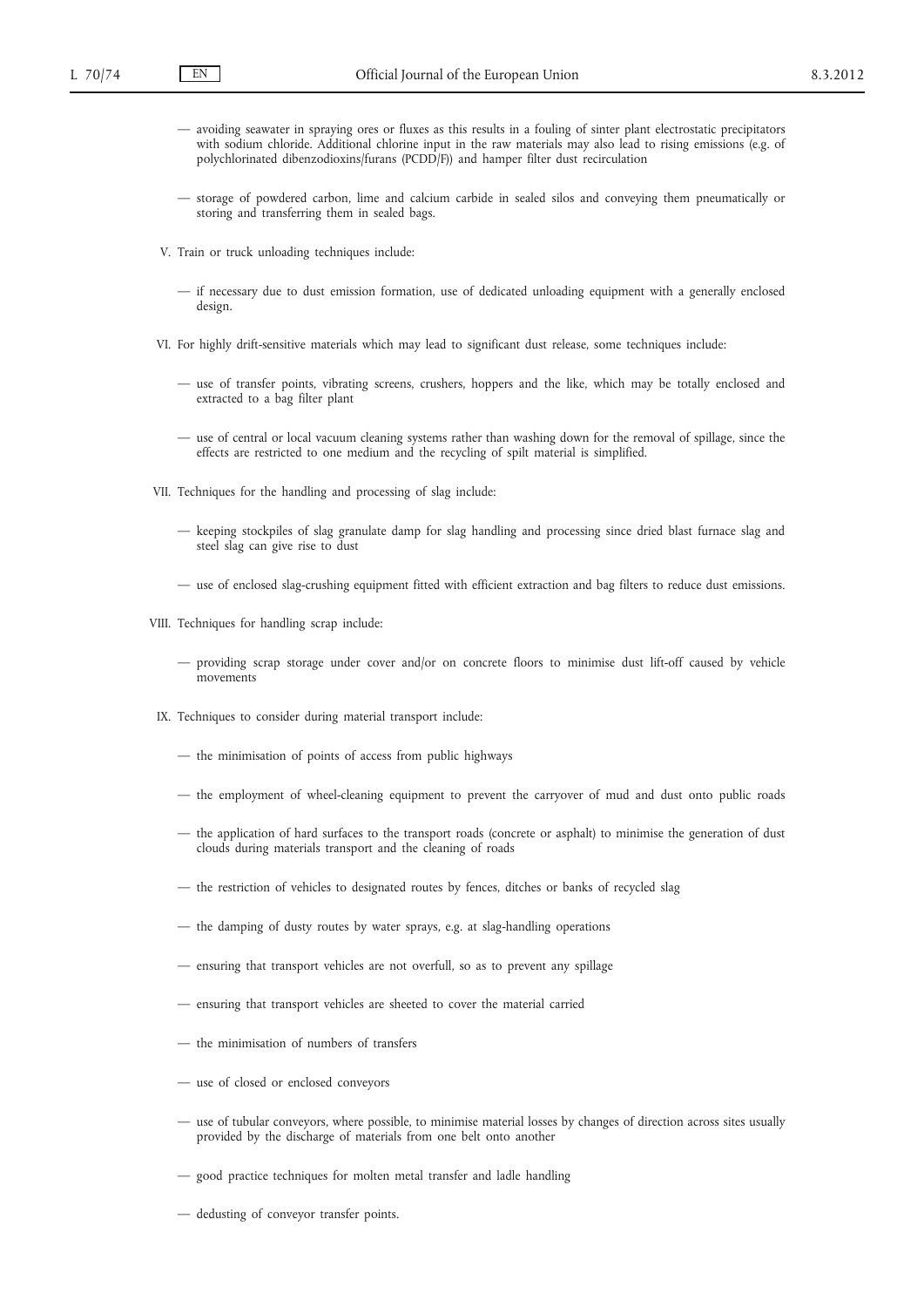### 1.1.6. Water and waste water management

12. BAT for waste water management is to prevent, collect and separate waste water types, maximising internal recycling and using an adequate treatment for each final flow. This includes techniques utilising, e.g. oil interceptors, filtration or sedimentation. In this context, the following techniques can be used where the prerequisites mentioned are present:

- avoiding the use of potable water for production lines
- increasing the number and/or capacity of water circulating systems when building new plants or modernising/revamping existing plants
- centralising the distribution of incoming fresh water
- using the water in cascades until single parameters reach their legal or technical limits
- using the water in other plants if only single parameters of the water are affected and further usage is possible
- keeping treated and untreated waste water separated; by this measure it is possible to dispose of waste water in different ways at a reasonable cost
- using rainwater whenever possible.

#### **Applicability**

The water management in an integrated steelworks will primarily be constrained by the availability and quality of fresh water and local legal requirements. In existing plants the existing configuration of the water circuits may limit applicability.

### 1.1.7. Monitoring

13. BAT is to measure or assess all relevant parameters necessary to steer the processes from control rooms by means of modern computer-based systems in order to adjust continuously and to optimise the processes online, to ensure stable and smooth processing, thus increasing energy efficiency and maximising the yield and improving maintenance practices.

14. BAT is to measure the stack emissions of pollutants from the main emission sources from all processes included in the Sections 1.2 – 1.7 whenever BAT-AELs are given and in process gas-fired power plants in iron and steel works.

BAT is to use continuous measurements at least for:

- primary emissions of dust, nitrogen oxides (NO<sub>x</sub>) and sulphur dioxide (SO<sub>2</sub>) from sinter strands
- nitrogen oxides (NO<sub>X</sub>) and sulphur dioxide (SO<sub>2</sub>) emissions from induration strands of pelletisation plants
- dust emissions from blast furnace cast houses
- secondary emissions of dust from basic oxygen furnaces
- emissions of nitrogen oxides  $(NO<sub>X</sub>)$  from power plants
- dust emissions from large electric arc furnaces.

For other emissions, BAT is to consider using continuous emission monitoring depending on the mass flow and emission characteristics.

15. For relevant emission sources not mentioned in BAT 14, BAT is to measure the emissions of pollutants from all processes included in the Sections 1.2 – 1.7 and from process gas-fired power plants within iron and steel works as well as all relevant process gas components/pollutants periodically and discontinuously. This includes the discontinuous monitoring of process gases, stack emissions, polychlorinated dibenzodioxins/furans (PCDD/F) and monitoring the discharge of waste water, but excludes diffuse emissions (see BAT 16).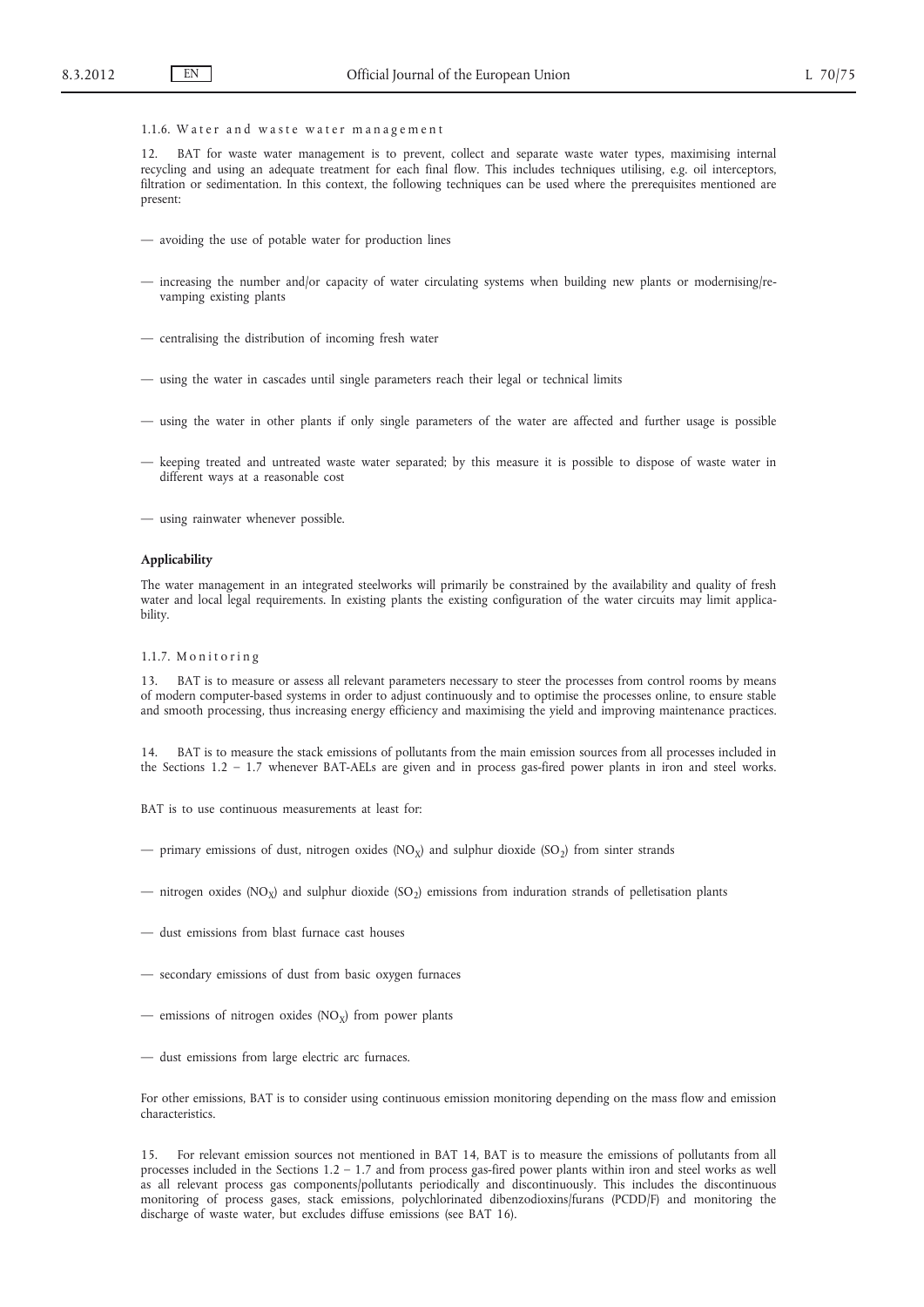#### **Description (relevant for BAT 14 and 15)**

The monitoring of process gases provides information about the composition of process gases and about indirect emissions from the combustion of process gases, such as emissions of dust, heavy metals and SO<sub>y</sub>.

Stack emissions can be measured by regular, periodic discontinuous measurements at relevant channelled emission sources over a sufficiently long period, to obtain representative emission values.

For monitoring the discharge of waste water a great variety of standardised procedures exist for sampling and analyzing water and waste water, including:

- a random sample which refers to a single sample taken from a waste water flow
- a composite sample, which refers to a sample taken continuously over a given period, or a sample consisting of several samples taken either continuously or discontinuously over a given period and blended
- a qualified random sample shall refer to a composite sample of at least five random samples taken over a maximum period of two hours at intervals of no less than two minutes, and blended.

Monitoring should be done according to the relevant EN or ISO standards. If EN or ISO standards are not available, national or other international standards should be used that ensure the provision of data of an equivalent scientific quality.

16. BAT is to determine the order of magnitude of diffuse emissions from relevant sources by the methods mentioned below. Whenever possible, direct measurement methods are preferred over indirect methods or evaluations based on calculations with emission factors.

- Direct measurement methods where the emissions are measured at the source itself. In this case, concentrations and mass streams can be measured or determined.
- Indirect measurement methods where the emission determination takes place at a certain distance from the source; a direct measurement of concentrations and mass stream is not possible.
- Calculation with emission factors.

### **Description**

*Direct or quasi-direct measurement*

Examples for direct measurements are measurements in wind tunnels, with hoods or other methods like quasi-emissions measurements on the roof of an industrial installation. For the latter case, the wind velocity and the area of the roofline vent are measured and a flow rate is calculated. The cross-section of the measurement plane of the roofline vent is subdivided into sectors of identical surface area (grid measurement).

#### *Indirect measurements*

Examples of indirect measurements include the use of tracer gases, reverse dispersion modelling (RDM) methods and the mass balance method applying light detection and ranging (LIDAR).

#### *Calculation of emissions with emission factors*

Guidelines using emission factors for the estimation of diffuse dust emissions from storage and handling of bulk materials and for the suspension of dust from roadways due to traffic movements are:

— VDI 3790 Part 3

 $-$  US EPA AP 42

1.1.8. Decommissioning

BAT is to prevent pollution upon decommissioning by using necessary techniques as listed below.

Design considerations for end-of-life plant decommissioning:

I. giving consideration to the environmental impact from the eventual decommissioning of the installation at the stage of designing a new plant, as forethought makes decommissioning easier, cleaner and cheaper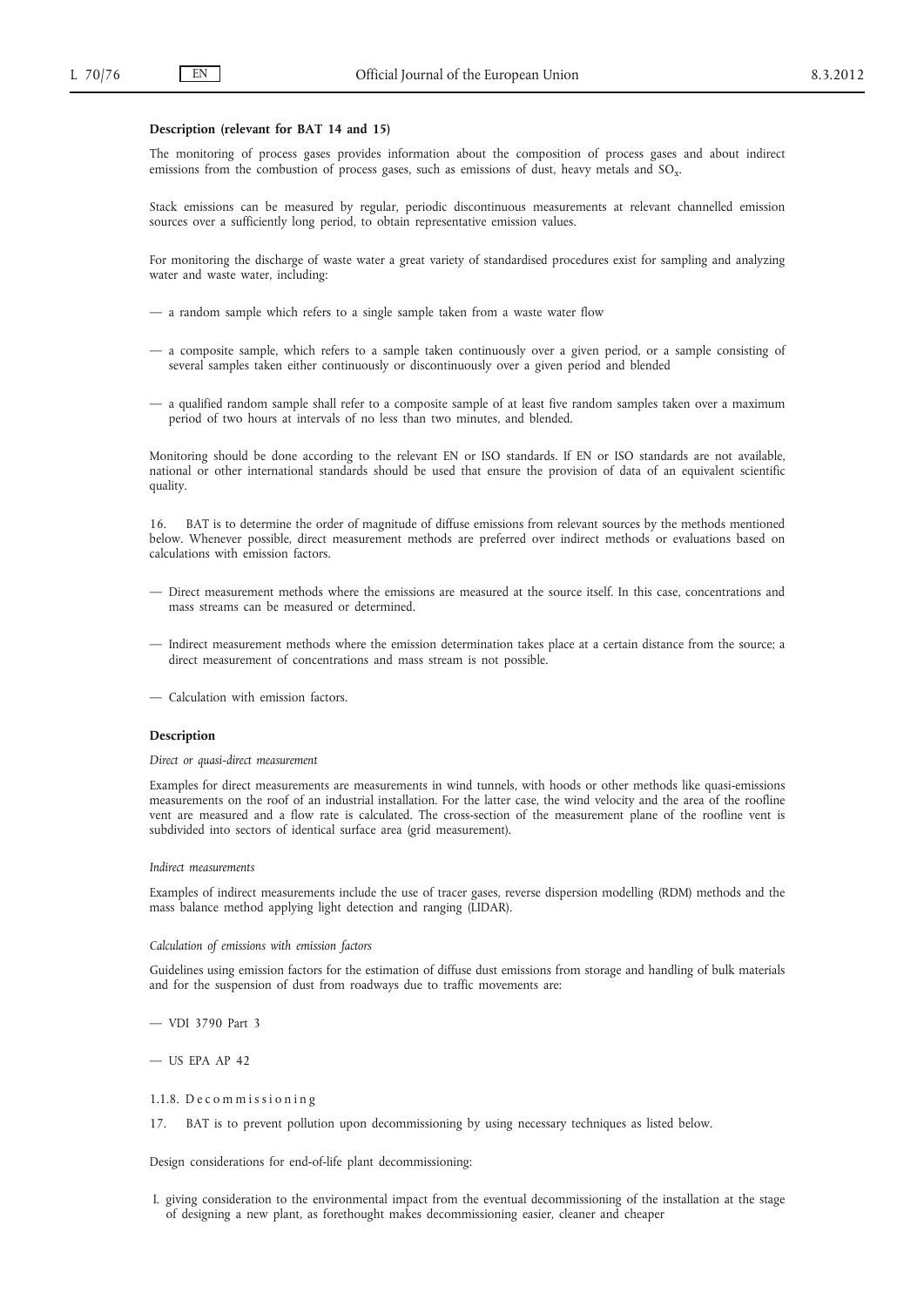- II. decommissioning poses environmental risks for the contamination of land (and groundwater) and generates large quantities of solid waste; preventive techniques are process-specific but general considerations may include:
	- (i) avoiding underground structures
	- (ii) incorporating features that facilitate dismantling
	- (iii) choosing surface finishes that are easily decontaminated
	- (iv) using an equipment configuration that minimises trapped chemicals and facilitates drain-down or cleaning
	- (v) designing flexible, self-contained units that enable phased closure
	- (vi) using biodegradable and recyclable materials where possible.

#### 1.1.9. N o i s e

18. BAT is to reduce noise emissions from relevant sources in the iron and steel manufacturing processes by using one or more of the following techniques depending on and according to local conditions:

- implementation of a noise-reduction strategy
- enclosure of the noisy operations/units
- vibration insulation of operations/units
- internal and external lining made of impact-absorbent material
- soundproofing buildings to shelter any noisy operations involving material transformation equipment
- building noise protection walls, e.g. the construction of buildings or natural barriers, such as growing trees and bushes between the protected area and the noisy activity
- outlet silencers on exhaust stacks
- lagging ducts and final blowers which are situated in soundproof buildings
- closing doors and windows of covered areas.

### 1.2. *BAT Conclusions For Sinter Plants*

Unless otherwise stated, the BAT conclusions presented in this section can be applied to all sinter plants.

#### *Air emissions*

19. BAT for blending/mixing is to prevent or reduce diffuse dust emissions by agglomerating fine materials by adjusting the moisture content (see also BAT 11).

20. BAT for primary emissions from sinter plants is to reduce dust emissions from the sinter strand waste gas by means of a bag filter.

BAT for primary emissions for existing plants is to reduce dust emissions from the sinter strand waste gas by using advanced electrostatic precipitators when bag filters are not applicable.

The BAT-associated emission level for dust is <  $1 - 15$  mg/Nm<sup>3</sup> for the bag filter and <  $20 - 40$  mg/Nm<sup>3</sup> for the advanced electrostatic precipitator (which should be designed and operated to achieve these values), both determined as a daily mean value.

### *B a g F i l t e r*

#### **Description**

Bag filters used in sinter plants are usually applied downstream of an existing electrostatic precipitator or cyclone but can also be operated as a standalone device.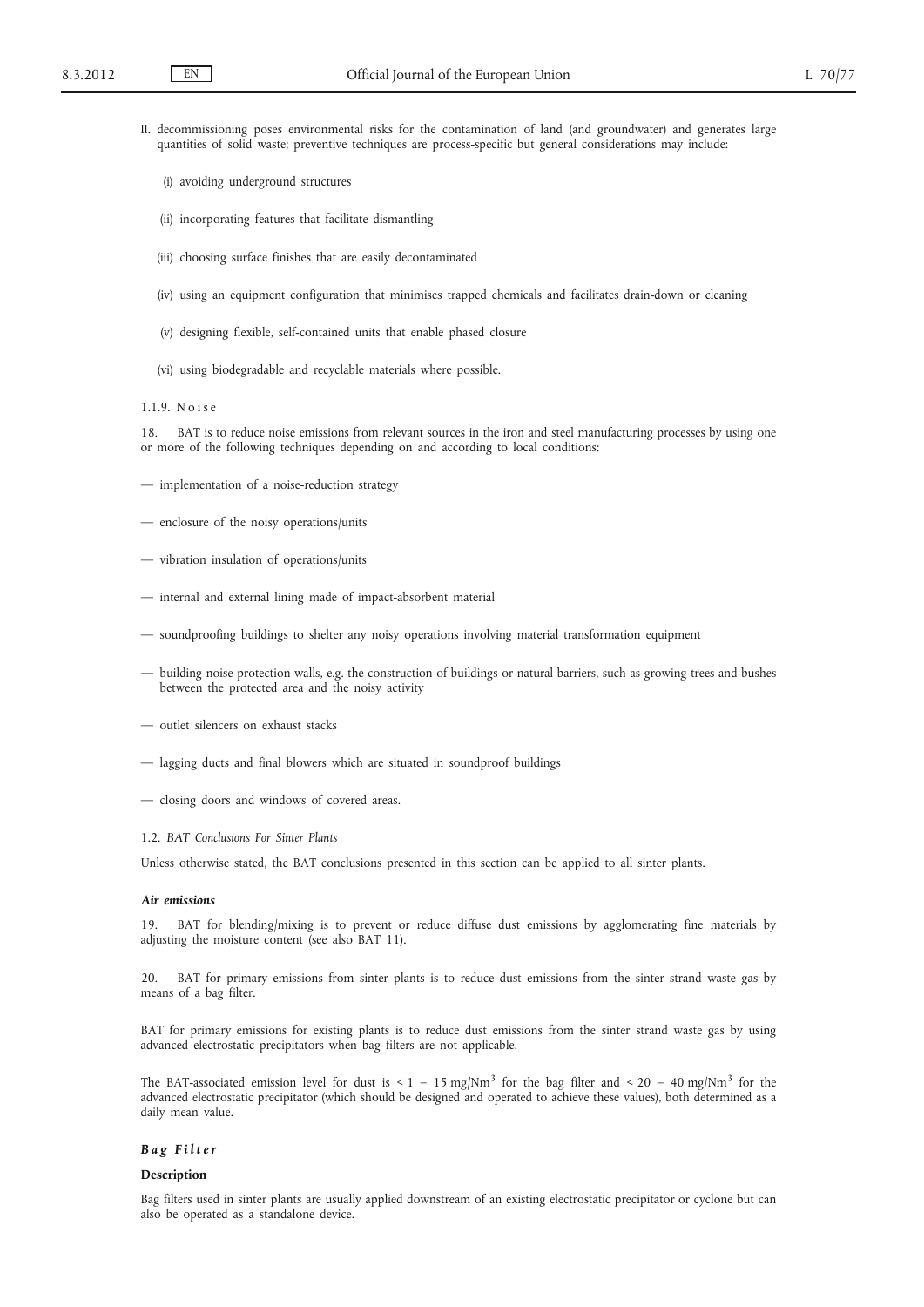## **Applicability**

For existing plants requirements such as space for a downstream installation to the electrostatic precipitator can be relevant. Special regard should be given to the age and the performance of the existing electrostatic precipitator.

### *A d v a n c e d e l e c t r o s t a t i c p r e c i p i t a t o r*

### **Description**

Advanced electrostatic precipitators are characterised by one or a combination of the following features:

- good process control
- additional electrical fields
- adapted strength of the electric field
- adapted moisture content
- conditioning with additives
- higher or variably pulsed voltages
- rapid reaction voltage
- high energy pulse superimposition
- moving electrodes
- enlarging the electrode plate distance or other features which improves the abatement efficiency.

BAT for primary emissions from sinter strands is to prevent or reduce mercury emissions by selecting raw materials with a low mercury content (see BAT 7) or to treat waste gases in combination with activated carbon or activated lignite coke injection.

The BAT-associated emissions level for mercury is  $< 0.03 - 0.05$  mg/Nm<sup>3</sup>, as the average over the sampling period (discontinuous measurement, spot samples for at least half an hour).

22. BAT for primary emissions from sinter strands is to reduce sulphur oxide  $(SO<sub>x</sub>)$  emissions by using one or a combination of the following techniques:

- I. lowering the sulphur input by using coke breeze with a low sulphur content
- II. lowering the sulphur input by minimisation of coke breeze consumption
- III. lowering the sulphur input by using iron ore with a low sulphur content
- IV. injection of adequate adsorption agents into the waste gas duct of the sinter strand before dedusting by bag filter (see BAT 20)
- V. wet desulphurisation or regenerative activated carbon (RAC) process (with particular consideration for the prerequisites for application).

The BAT-associated emission level for sulphur oxides (SO<sub>x</sub>) using BAT I – IV is < 350 – 500 mg/Nm<sup>3</sup>, expressed as sulphur dioxide  $(SO<sub>2</sub>)$  and determined as a daily mean value, the lower value being associated with BAT IV.

The BAT-associated emission level for sulphur oxides (SO<sub>x</sub>) using BAT V is < 100 mg/Nm<sup>3</sup>, expressed as sulphur dioxide  $(SO<sub>2</sub>)$  and determined as a daily mean value.

### **Description of the** *RAC process* **mentioned under BAT V**

Dry desulphurisation techniques are based on an adsorption of SO<sub>2</sub> by activated carbon. When the SO<sub>2</sub>-laden activated carbon is regenerated, the process is called regenerated activated carbon (RAC). In this case, a high quality, expensive activated carbon type may be used and sulphuric acid  $(H_2SO_4)$  is yielded as a by-product. The bed is regenerated either with water or thermally. In some cases, for 'fine-tuning' downstream of an existing desulphurisation unit, lignite-based activated carbon is used. In this case, the SO<sub>2</sub>-laden activated carbon is usually incinerated under controlled conditions.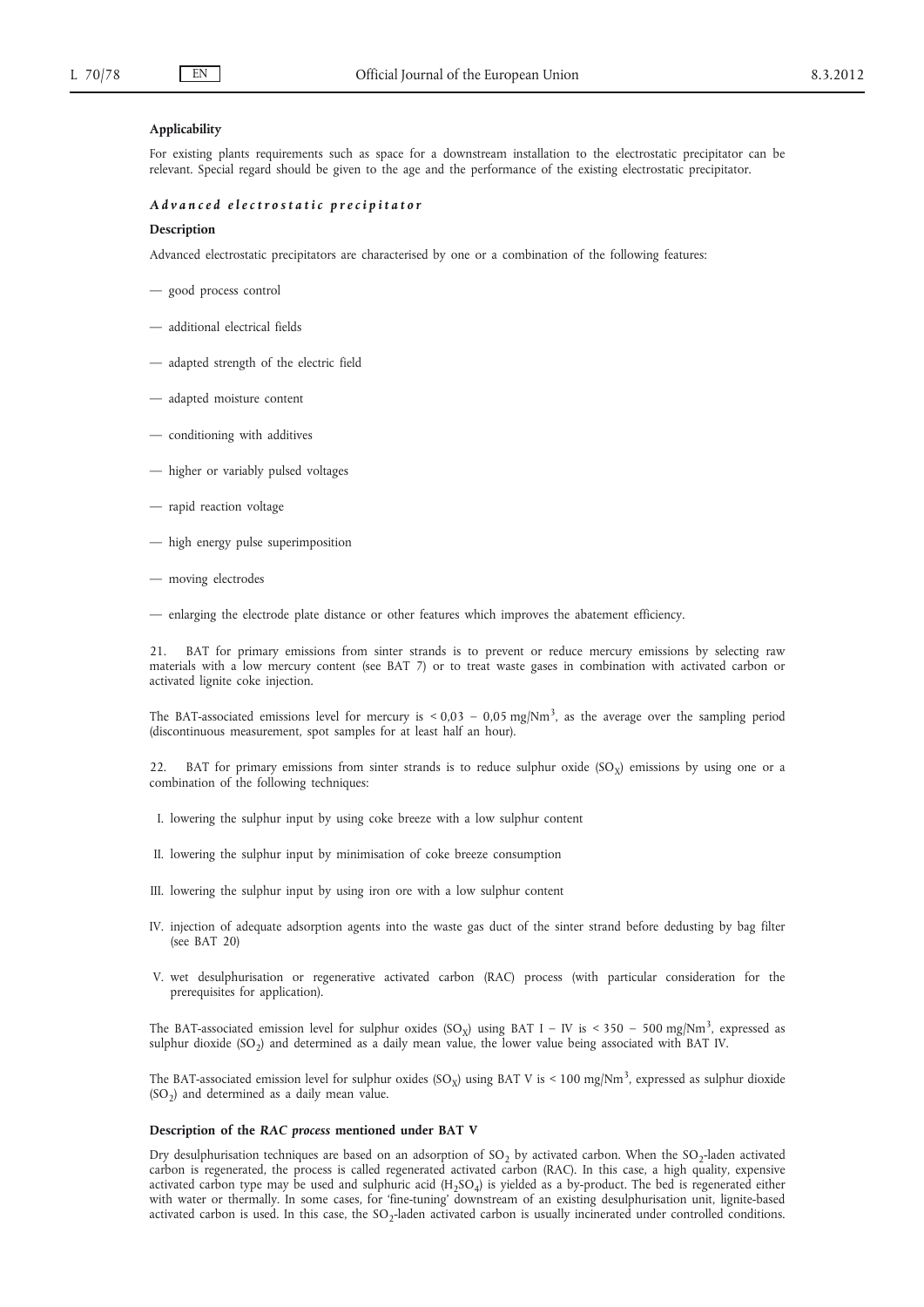The RAC system can be developed as a single-stage or a two-stage process.

In the single-stage process, the waste gases are led through a bed of activated carbon and pollutants are adsorbed by the activated carbon. Additionally,  $NO<sub>x</sub>$  removal occurs when ammonia (NH<sub>3</sub>) is injected into the gas stream before the catalyst bed.

In the two-stage process, the waste gases are led through two beds of activated carbon. Ammonia can be injected before the bed to reduce  $NO<sub>X</sub>$  emissions.

### **Applicability of techniques mentioned under BAT V**

Wet desulphurisation: The requirements of space may be of significance and may restrict the applicability. High investment and operational costs and significant cross-media effects such as slurry generation and disposal and additional waste water treatment measures, have to be taken into account. This technique is not used in Europe at the time of writing, but might be an option where environmental quality standards are unlikely to be met through the application of other techniques.

RAC: Dust abatement should be installed prior to the RAC process to reduce the inlet dust concentration. Generally the layout of the plant and space requirements are important factors when considering this technique, but especially for a site with more than one sinter strand.

High investment and operational costs, in particular when high quality, expensive, activated carbon types may be used and a sulphuric acid plant is needed, have to be taken into account. This technique is not used in Europe at the time of writing, but might be an option in new plants targeting  $SO_x$ ,  $NO_x$ , dust and PCDD/F simultaneously and in circumstances where environmental quality standards are unlikely to be met through the application of other techniques.

23. BAT for primary emissions from sinter strands is to reduce total nitrogen oxides ( $NO<sub>X</sub>$ ) emissions by using one or a combination of the following techniques:

- I. process integrated measures which can include:
	- (i) waste gas recirculation
	- (ii) other primary measures, such as the use of anthracite or the use of low-NO<sub>X</sub> burners for ignition

II. end-of-pipe techniques which can include

- (i) the regenerative activated carbon (RAC) process
- (ii) selective catalytic reduction (SCR).

The BAT-associated emission level for nitrogen oxides  $(NO_X)$  using process integrated measures is < 500 mg/Nm<sup>3</sup>, expressed as nitrogen dioxide  $(NO<sub>2</sub>)$  and determined as a daily mean value.

The BAT-associated emission level for nitrogen oxides (NO<sub>X</sub>) using RAC is < 250 mg/Nm<sup>3</sup> and using SCR it is < 120 mg/Nm<sup>3</sup>, expressed as nitrogen dioxide (NO<sub>2</sub>), related to an oxygen content of 15 % and determined as daily mean values.

### **Description of** *waste gas recirculation* **under BAT I.i**

In the partial recycling of waste gas, some portions of the sinter waste gas are recirculated to the sintering process. Partial recycling of waste gas from the whole strand was primarily developed to reduce waste gas flow and thus the mass emissions of major pollutants. Additionally it can lead to a decrease in energy consumption. The application of waste gas recirculation requires special efforts to ensure that the sinter quality and productivity are not affected negatively. Special attention needs to be paid to carbon monoxide (CO) in the recirculated waste gas in order to prevent carbon monoxide poisoning of employees. Various processes have been developed such as:

- partial recycling of waste gas from the whole strand
- recycling of waste gas from the end sinter strand combined with heat exchange
	- recycling of waste gas from part of the end sinter strand and use of waste gas from the sinter cooler
	- recycling of parts of waste gas to other parts of the sinter strand.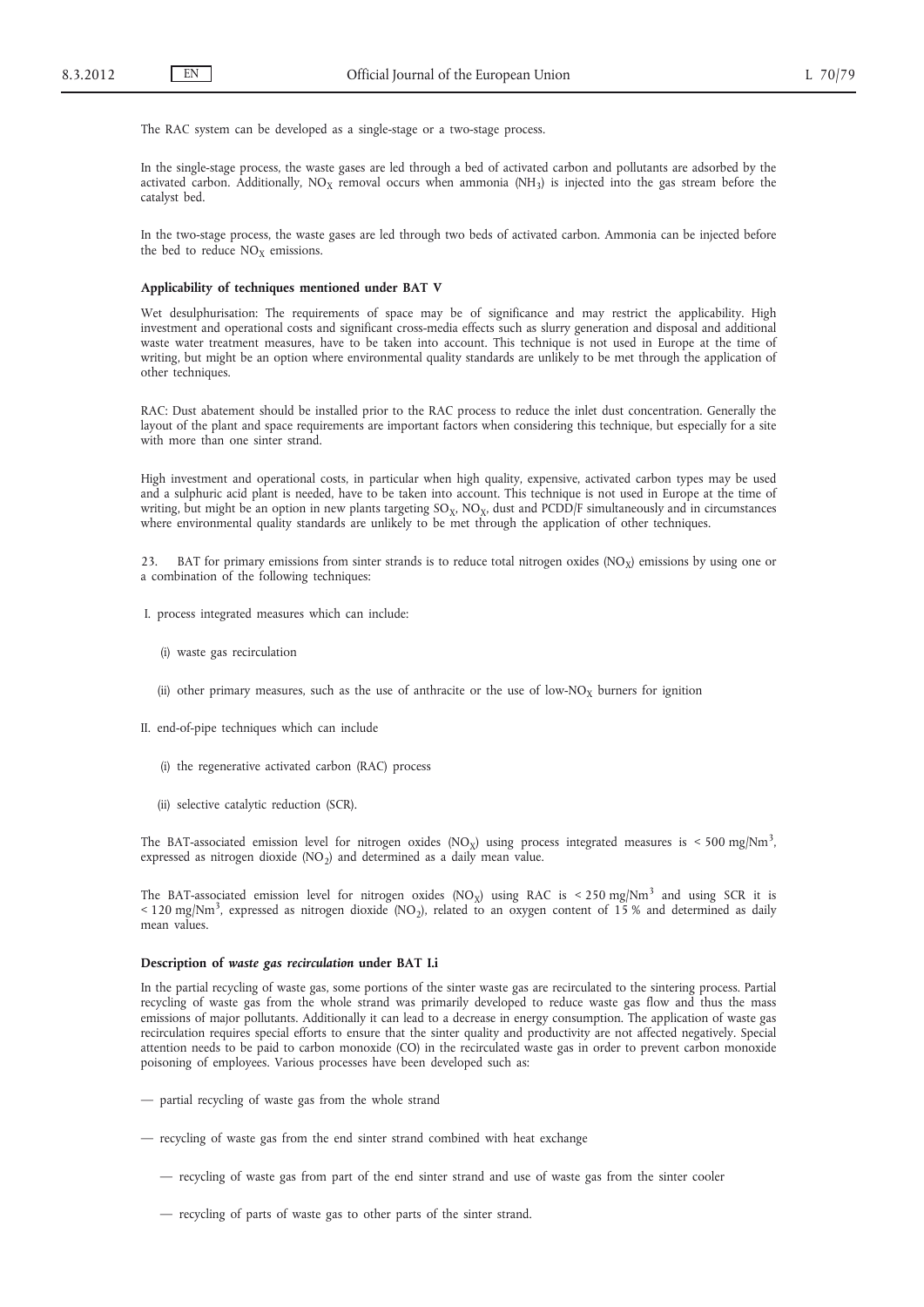## **Applicability of BAT I.i**

The applicability of this technique is site specific. Accompanying measures to ensure that sinter quality (cold mechanical strength) and strand productivity are not negatively affected must be considered. Depending on local conditions, these can be relatively minor and easy to implement or, on the contrary, they can be of a more fundamental nature and may be costly and difficult to introduce. In any case, the operating conditions of the strand should be reviewed when this technique is introduced.

In existing plants, it may not be possible to install a partial recycling of waste gas due to space restrictions.

Important considerations in determining the applicability of this technique include:

- initial configuration of the strand (e.g. dual or single wind-box ducts, space available for new equipment and, when required, lengthening of the strand)
- initial design of the existing equipment (e.g. fans, gas cleaning and sinter screening and cooling devices)
- initial operating conditions (e.g. raw materials, layer height, suction pressure, percentage of quick lime in the mix, specific flow rate, percentage of in-plant reverts returned in the feed)
- existing performance in terms of productivity and solid fuel consumption
- basicity index of the sinter and composition of the burden at the blast furnace (e.g. percentage of sinter versus pellet in the burden, iron content of these components).

### **Applicability of** *other primary measures* **under BAT I.ii**

The use of anthracite depends on the availability of anthracites with a lower nitrogen content compared to coke breeze.

#### **Description and applicability of the** *RAC process* **under BAT II.i see BAT 22.**

#### **Applicability of the** *SCR* **process under BAT II.ii**

SCR can be applied within a high dust system, a low dust system and as a clean gas system. Until now, only clean gas systems (after dedusting and desulphurisation) have been applied at sinter plants. It is essential that the gas is low in dust (< 40 mg dust/Nm3) and heavy metals, because they can make the surface of the catalyst ineffective. Additionally, desulphurisation prior to the catalyst might be required. Another prerequisite is a minimum off-gas temperature of about 300 °C. This requires an energy input.

The high investment and operational costs, the need for catalyst revitalisation,  $NH<sub>3</sub>$  consumption and slip, the accumulation of explosive ammonium nitrate (NH<sub>4</sub>NO<sub>3</sub>), the formation of corrosive SO<sub>3</sub> and the additional energy required for reheating which can reduce the possibilities for recovery of sensible heat from the sinter process, all may constrain the applicability. This technique might be an option where environmental quality standards are unlikely to be met through the application of other techniques.

24. BAT for primary emissions from sinter strands is to prevent and/or reduce emissions of polychlorinated dibenzodioxins/furans (PCDD/F) and polychlorinated biphenyls (PCB) by using one or a combination of the following techniques:

- I. avoidance of raw materials which contain polychlorinated dibenzodioxins/furans (PCDD/F) and polychlorinated biphenyls (PCB) or their precursors as much as possible (see BAT 7)
- II. suppression of polychlorinated dibenzodioxins/furans (PCDD/F) formation by addition of nitrogen compounds

III. waste gas recirculation (see BAT 23 for description and applicability).

25. BAT for primary emissions from sinter strands is to reduce emissions of polychlorinated dibenzodioxins/furans (PCDD/F) and polychlorinated biphenyls (PCB) by the injection of adequate adsorption agents into the waste gas duct of the sinter strand before dedusting with a bag filter or advanced electrostatic precipitators when bag filters are not applicable (see BAT 20).

The BAT- associated emission level for polychlorinated dibenzodioxins/furans (PCDD/F) is < 0,05 – 0,2 ng I-TEQ/Nm<sup>3</sup> for the bag filter and < 0,2 – 0,4 ng-I-TEQ/Nm<sup>3</sup> for the advanced electrostatic precipitator, both determined for a  $6 - 8$  hour random sample under steady-state conditions.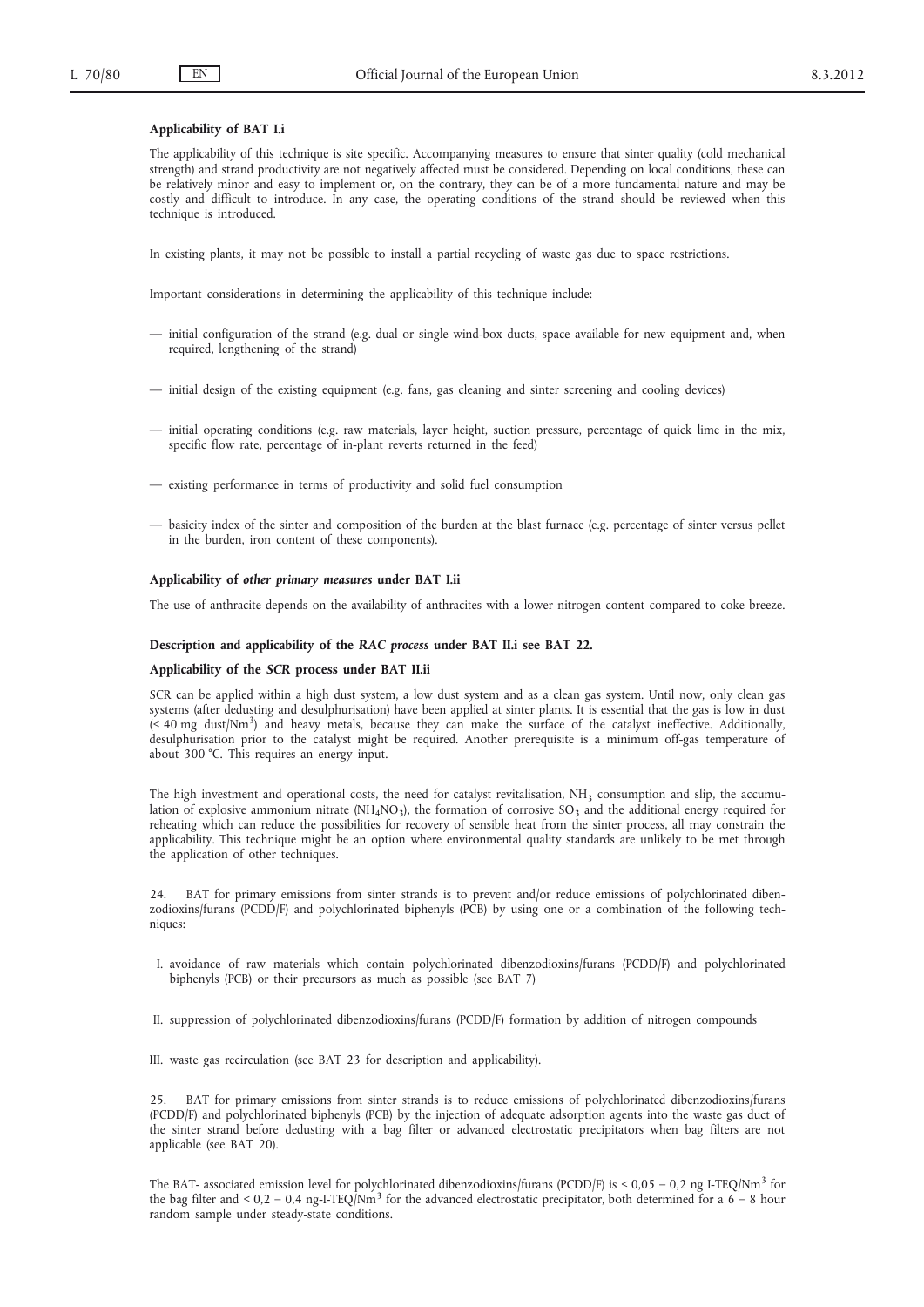26. BAT for secondary emissions from sinter strand discharge, sinter crushing, cooling, screening and conveyor transfer points is to prevent dust emissions and/or to achieve an efficient extraction and subsequently to reduce dust emissions by using a combination of the following techniques:

I. hooding and/or enclosure

II. an electrostatic precipitator or a bag filter.

The BAT-associated emission level for dust is < 10 mg/Nm<sup>3</sup> for the bag filter and < 30 mg/Nm<sup>3</sup> for the electrostatic precipitator, both determined as a daily mean value.

## *Water and waste water*

27. BAT is to minimise water consumption in sinter plants by recycling cooling water as much as possible unless once-through cooling systems are used.

28. BAT is to treat the effluent water from sinter plants where rinsing water is used or where a wet waste gas treatment system is applied, with the exception of cooling water prior to discharge by using a combination of the following techniques:

- I. heavy metal precipitation
- II. neutralisation

III. sand filtration.

The BAT-associated emission levels, based on a qualified random sample or a 24-hour composite sample, are:

| - suspended solids                 | $<$ 30 mg/l             |
|------------------------------------|-------------------------|
| - chemical oxygen demand (COD (1)) | $\leq 100 \text{ mg/l}$ |
| — heavy metals                     | $< 0.1$ mg/l            |

(sum of arsenic (As), cadmium (Cd), chromium (Cr), copper (Cu), mercury (Hg), nickel (Ni), lead (Pb), and zinc (Zn)).

### *Production residues*

29. BAT is to prevent waste generation within sinter plants by using one or a combination of the following techniques (see BAT 8):

- I. selective on-site recycling of residues back to the sinter process by excluding heavy metals, alkali or chloride-enriched fine dust fractions (e.g. the dust from the last electrostatic precipitator field)
- II. external recycling whenever on-site recycling is hampered.

BAT is to manage in a controlled manner sinter plant process residues which can neither be avoided nor recycled.

30. BAT is to recycle residues that may contain oil, such as dust, sludge and mill scale which contain iron and carbon from the sinter strand and other processes in the integrated steelworks, as much as possible back to the sinter strand, taking into account the respective oil content.

<sup>(1)</sup> In some cases, TOC is measured instead of COD (in order to avoid HgCl<sub>2</sub> used in the analysis for COD). The correlation between COD and TOC should be elaborated for each sinter plant case by case. The COD/TOC ratio ma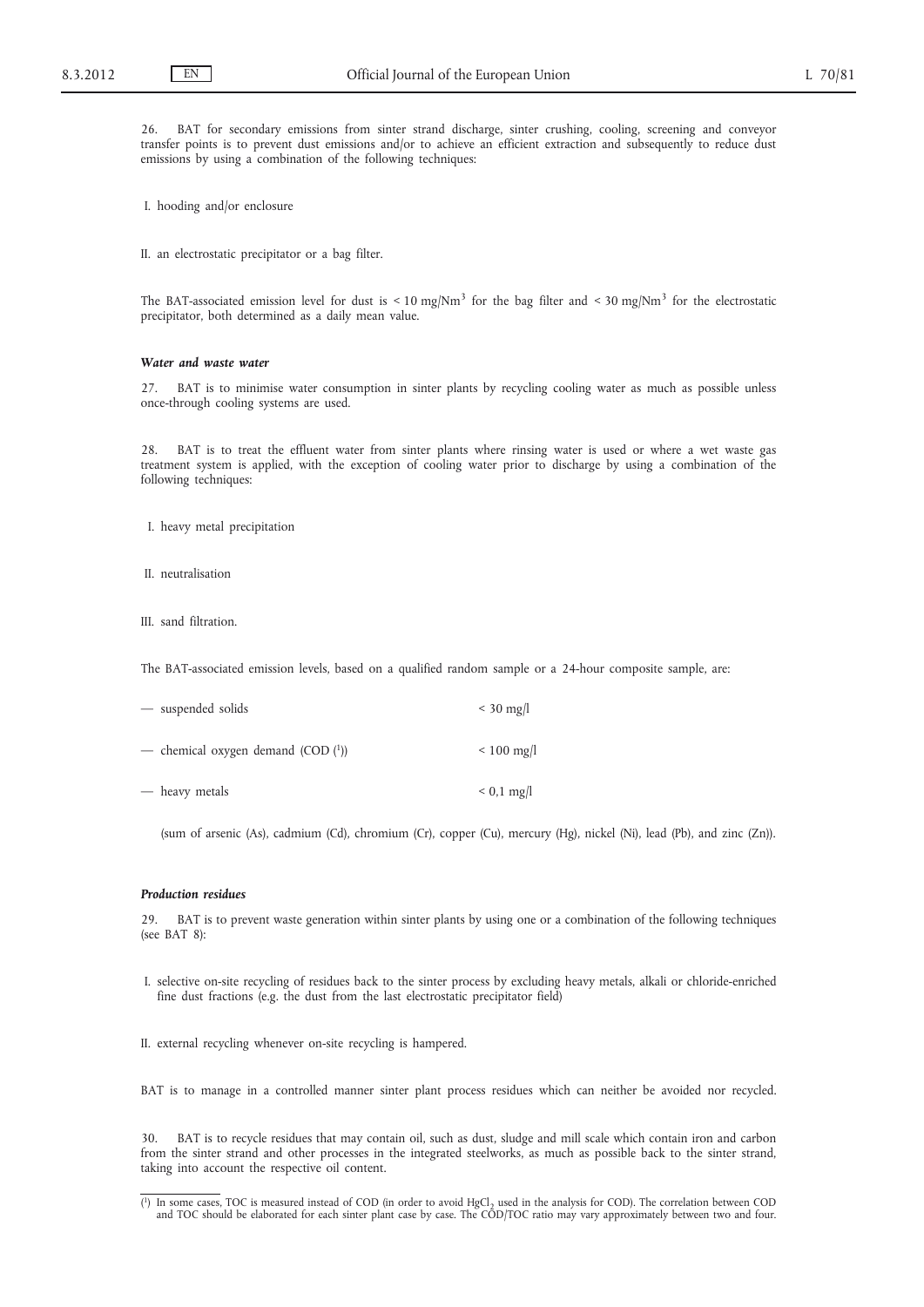BAT is to lower the hydrocarbon content of the sinter feed by appropriate selection and pretreatment of the recycled process residues.

In all cases, the oil content of the recycled process residues should be < 0,5 % and the content of the sinter feed < 0,1 %.

#### **Description**

The input of hydrocarbons can be minimised, especially by the reduction of the oil input. Oil enters the sinter feed mainly by addition of mill scale. The oil content of mill scales can vary significantly, depending on their origin.

Techniques to minimise oil input via dusts and mill scale include the following:

- limiting input of oil by segregating and then selecting only those dusts and mill scale with a low oil content
- the use of 'good housekeeping' techniques in the rolling mills can result in a substantial reduction in the contaminant oil content of mill scale
- de-oiling of mill scale by:
	- heating the mill scale to approximately 800 °C, the oil hydrocarbons are volatilised and clean mill scale is yielded; the volatilised hydrocarbons can be combusted.
	- extracting oil from the mill scale using a solvent.

### *Energy*

32. BAT is to reduce thermal energy consumption within sinter plants by using one or a combination of the following techniques:

- I. recovering sensible heat from the sinter cooler waste gas
- II. recovering sensible heat, if feasible, from the sintering grate waste gas
- III. maximising the recirculation of waste gases to use sensible heat (see BAT 23 for description and applicability).

### **Description**

Two kinds of potentially reusable waste energies are discharged from the sinter plants:

- the sensible heat from the waste gases from the sintering machines
- the sensible heat of the cooling air from the sinter cooler.

Partial waste gas recirculation is a special case of heat recovery from waste gases from sintering machines and is dealt with in BAT 23. The sensible heat is transferred directly back to the sinter bed by the hot recirculated gases. At the time of writing (2010), this is the only practical method of recovering heat from the waste gases.

The sensible heat in the hot air from the sinter cooler can be recovered by one or more of the following ways:

- steam generation in a waste heat boiler for use in the iron and steel works
- hot water generation for district heating
- preheating combustion air in the ignition hood of the sinter plant
- preheating the sinter raw mix
- use of the sinter cooler gases in a waste gas recirculation system.

#### **Applicability**

At some plants, the existing configuration may make costs of heat recovery from the sinter waste gases or sinter cooler waste gas very high.

The recovery of heat from the waste gases by means of a heat exchanger would lead to unacceptable condensation and corrosion problems.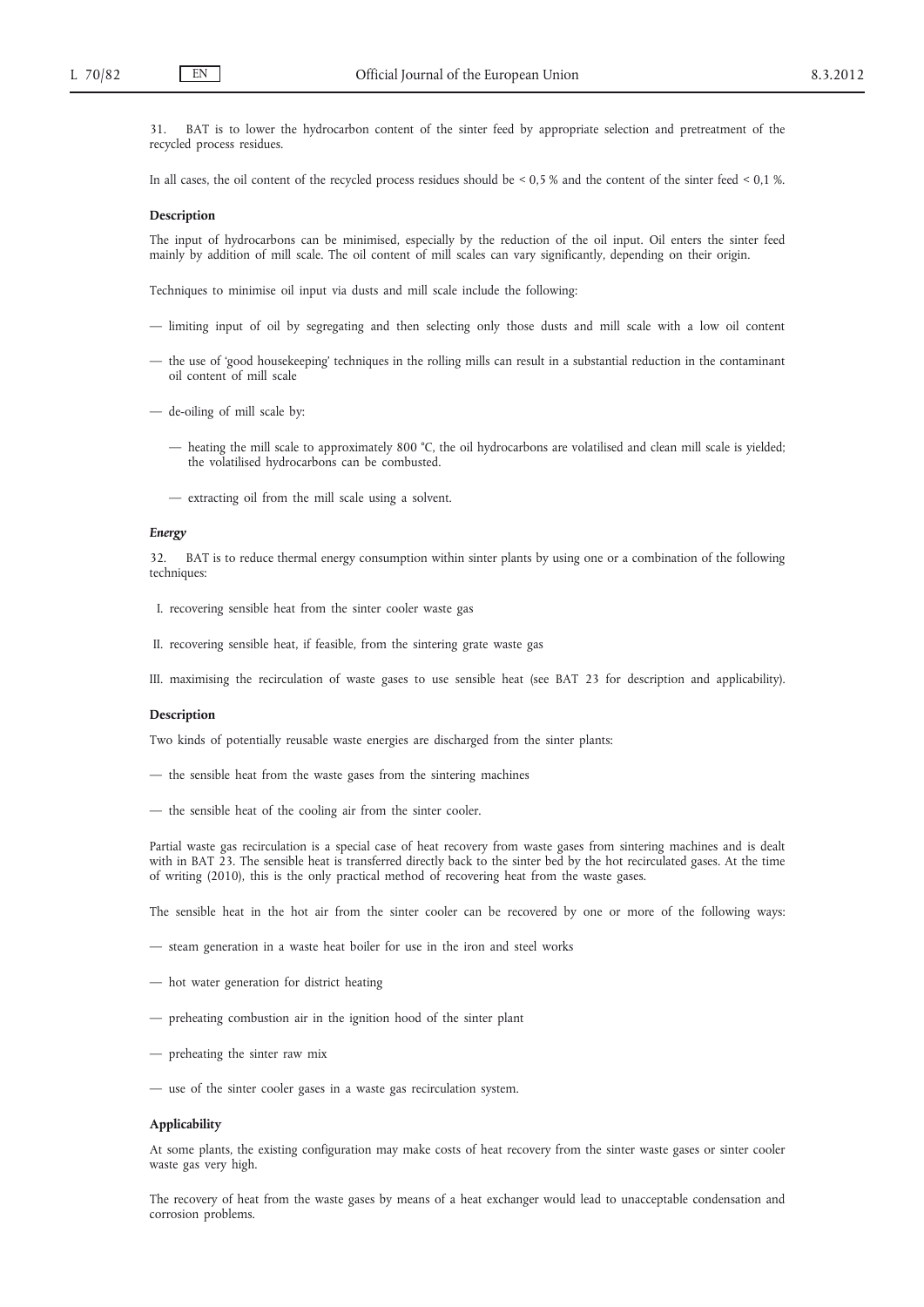### 1.3. *BAT Conclusions For Pelletisation Plants*

Unless otherwise stated, the BAT conclusions presented in this section can be applied to all pelletisation plants.

#### *Air emissions*

33. BAT is to reduce the dust emissions in the waste gases from

— the raw materials pre-treatment, drying, grinding, wetting, mixing and the balling;

- from the induration strand; and
- from the pellet handling and screening

by using one or a combination of the following techniques:

- I. an electrostatic precipitator
- II. a bag filter
- III. a wet scrubber

The BAT-associated emission level for dust is  $\lt$  20 mg/Nm<sup>3</sup> for the crushing, grinding and drying and  $<$  10 – 15 mg/Nm<sup>3</sup> for all other process steps or in cases where all waste gases are treated together, all determined as daily mean values.

34. BAT is to reduce the sulphur oxides  $(SO<sub>x</sub>)$ , hydrogen chloride (HCl) and hydrogen fluoride (HF) emissions from the induration strand waste gas by using one of the following techniques:

I. a wet scrubber

II. semi-dry absorption with a subsequent dedusting system

The BAT-associated emission levels, determined as daily mean values, for these compounds are:

| — sulphur oxides (SO <sub>y</sub> ), expressed as sulphur dioxide (SO <sub>2</sub> ) | $<$ 30 - 50 mg/Nm <sup>3</sup>    |
|--------------------------------------------------------------------------------------|-----------------------------------|
| — hydrogen fluoride (HF)                                                             | $\leq 1 - 3$ mg/Nm <sup>3</sup>   |
| - hydrogen chloride (HCl)                                                            | $\leq 1 - 3$ mg/Nm <sup>3</sup> . |

35. BAT is to reduce  $NO<sub>x</sub>$  emissions from the drying and grinding section and induration strand waste gases by applying process-integrated techniques.

## **Description**

Plant design through tailor-made solutions should be optimised for low nitrogen oxides (NO<sub>X</sub>) emissions from all firing sections. The reduction of the formation of thermal  $NO<sub>X</sub>$  can be achieved by lowering the (peak) temperature in the burners and reducing the excess oxygen in the combustion air. Additionally, lower  $NO<sub>X</sub>$  emissions can be achieved by a combination of low energy use and low nitrogen content in the fuel (coal and oil).

36. BAT for existing plants is to reduce  $NO<sub>X</sub>$  emissions from the drying and grinding section and induration strand waste gases by applying one of the following techniques:

I. selective catalytic reduction (SCR) as an end-of-pipe technique

II. any other technique with a  $NO<sub>X</sub>$  reduction efficiency of at least 80 %.

#### **Applicability**

For existing plants, both straight grate and grate kiln systems, it is difficult to obtain the operating conditions necessary to suit an SCR reactor. Due to high costs, these end-of-pipe techniques should only be considered in circumstances where environmental quality standards are otherwise not likely to be met.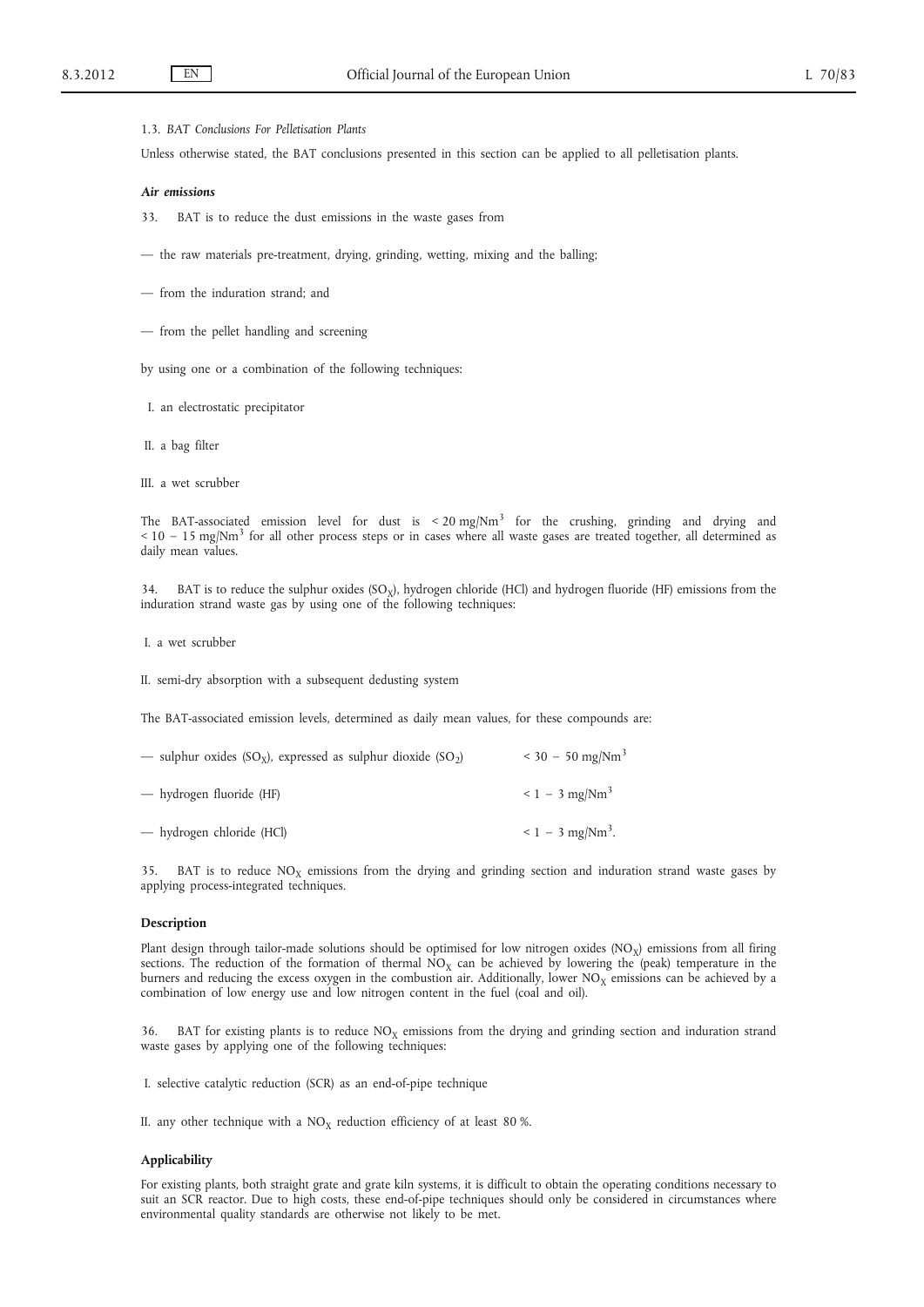37. BAT for new plants is to reduce  $NO<sub>X</sub>$  emissions from the drying and grinding section and induration strand waste gases by applying selective catalytic reduction (SCR) as an end-of-pipe technique.

### *Water and waste water*

38. BAT for pelletisation plants is to minimise the water consumption and discharge of scrubbing, wet rinsing and cooling water and reuse it as much as possible.

39. BAT for pelletisation plants is to treat the effluent water prior to discharge by using a combination of the following techniques:

- I. neutralisation
- II. flocculation
- III. sedimentation
- IV. sand filtration
- V. heavy metal precipitation.

The BAT-associated emission levels, based on a qualified random sample or a 24-hour composite sample, are:

| - suspended solids                 | $< 50$ mg/l       |
|------------------------------------|-------------------|
| - chemical oxygen demand (COD (1)) | $< 160$ mg/l      |
| — Kjeldahl nitrogen                | $<$ 45 mg/l       |
| — heavy metals                     | $0,55 \text{ mg}$ |

(sum of arsenic (As), cadmium (Cd), chromium (Cr), copper (Cu), mercury (Hg), nickel (Ni), lead (Pb), zinc (Zn)).

### *Production residues*

40. BAT is to prevent waste generation from pelletisation plants by effective on-site recycling or the reuse of residues (i.e. undersized green and heat-treated pellets)

BAT is to manage in a controlled manner pellet plant process residues, i.e. sludge from waste water treatment, which can neither be avoided nor recycled.

### *Energy*

41. BAT is to reduce/minimise thermal energy consumption in pelletisation plants by using one or a combination of the following techniques:

I. process integrated reuse of sensible heat as far as possible from the different sections of the induration strand

II. using surplus waste heat for internal or external heating networks if there is demand from a third party.

 $(1)$  In some cases, TOC is measured instead of COD (in order to avoid HgCl<sub>2</sub> used in the analysis for COD). The correlation between COD and TOC should be elaborated for each pelletisation plant case by case. The COD/TOC ratio may vary approximately between two and four.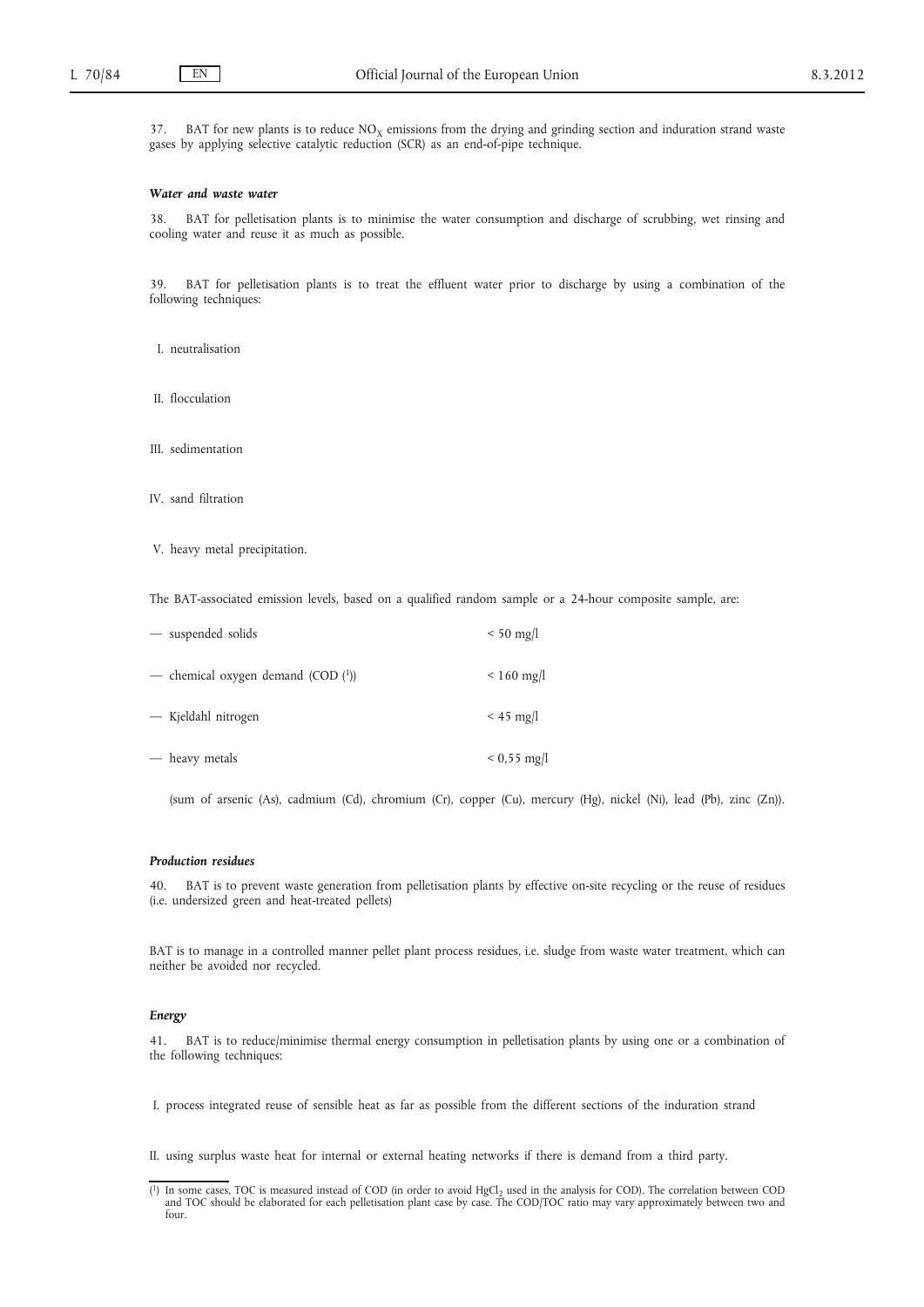### **Description**

Hot air from the primary cooling section can be used as secondary combustion air in the firing section. In turn, the heat from the firing section can be used in the drying section of the induration strand. Heat from the secondary cooling section can also be used in the drying section.

Excess heat from the cooling section can be used in the drying chambers of the drying and grinding unit. The hot air is transported through an insulated pipeline called a 'hot air recirculation duct'.

#### **Applicability**

Recovery of sensible heat is a process integrated part of pelletisation plants. The 'hot air recirculation duct' can be applied at existing plants with a comparable design and a sufficient supply of sensible heat.

The cooperation and agreement of a third party may not be within the control of the operator, and therefore may not be within the scope of the permit.

1.4. *BAT Conclusions For Coke Oven Plants*

Unless otherwise stated, the BAT conclusions presented in this section can be applied to all coke oven plants.

#### *Air emissions*

42. BAT for coal grinding plants (coal preparation including crushing, grinding, pulverising and screening) is to prevent or reduce dust emissions by using one or a combination of the following techniques:

I. building and/or device enclosure (crusher, pulveriser, sieves) and

II. efficient extraction and use of a subsequent dry dedusting systems.

The BAT-associated emission level for dust is  $\leq 10 - 20$  mg/Nm<sup>3</sup>, as the average over the sampling period (discontinuous measurement, spot samples for at least half an hour).

43. BAT for storage and handling of pulverised coal is to prevent or reduce diffuse dust emissions by using one or a combination of the following techniques:

I. storing pulverised materials in bunkers and warehouses

- II. using closed or enclosed conveyors
- III. minimising the drop heights depending on the plant size and construction
- IV. reducing emissions from charging of the coal tower and the charging car

V. using efficient extraction and subsequent dedusting.

When using BAT V, the BAT-associated emission level for dust is  $\leq 10 - 20$  mg/Nm<sup>3</sup>, as the average over the sampling period (discontinuous measurement, spot samples for at least half an hour).

44. BAT is to charge coke oven chambers with emission-reduced charging systems.

### **Description**

From an integrated point of view, 'smokeless' charging or sequential charging with double ascension pipes or jumper pipes are the preferred types, because all gases and dust are treated as part of the coke oven gas treatment.

If, however, the gases are extracted and treated outside the coke oven, charging with a land-based treatment of the extracted gases is the preferred method. Treatment should consist of an efficient extraction of the emissions with subsequent combustion to reduce organic compounds and the use of a bag filter to reduce particulates.

The BAT-associated emission level for dust from coal charging systems with land-based treatment of extracted gases is  $<$  5 g/t coke equivalent to  $<$  50 mg/Nm<sup>3</sup>, as the average over the sampling period (discontinuous measurement, spot samples for at least half an hour).

The duration associated with BAT of visible emissions from charging is < 30 seconds per charge as a monthly average using a monitoring method described in BAT 46.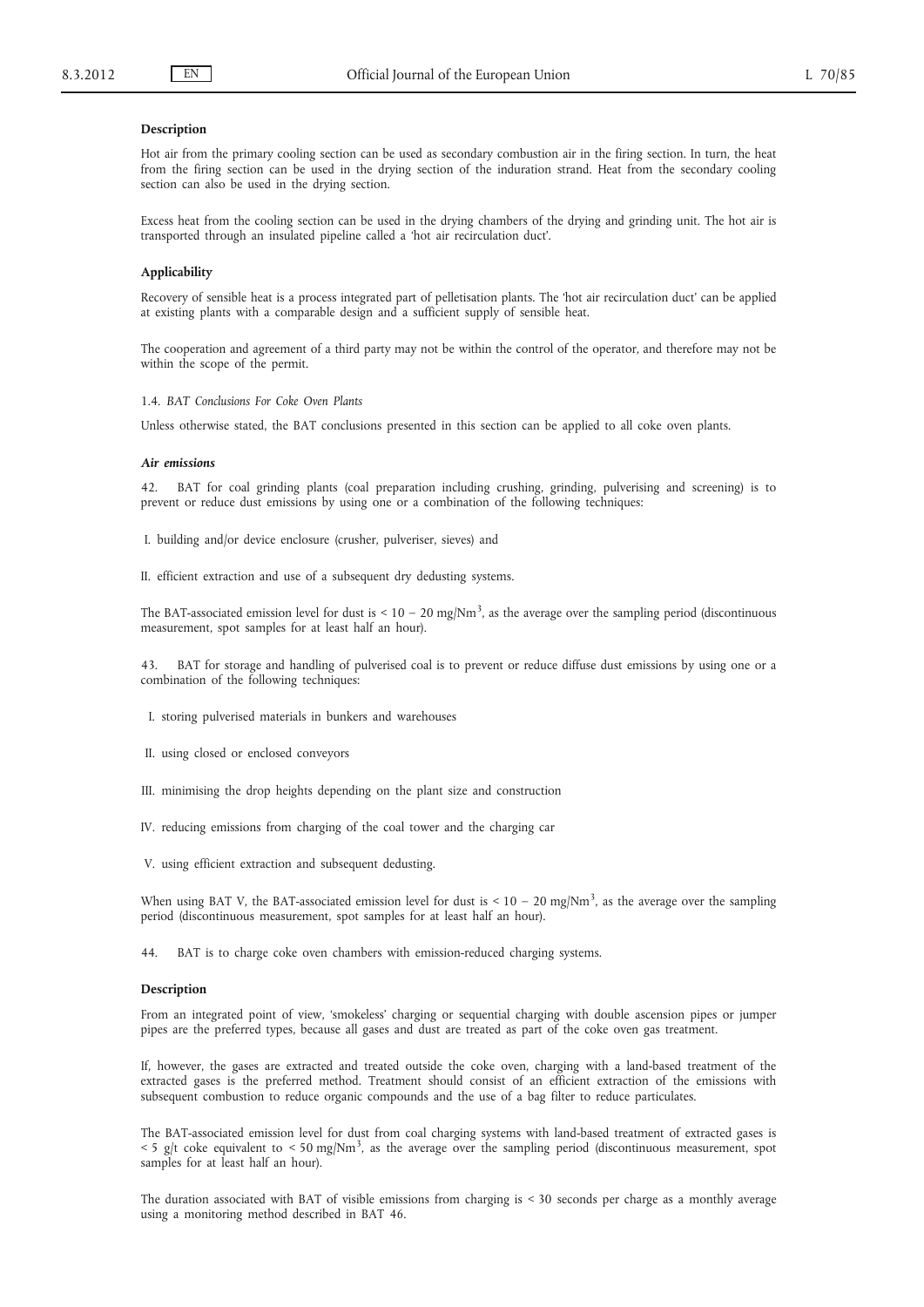45. BAT for coking is to extract the coke oven gas (COG) during coking as much as possible.

46. BAT for coke plants is to reduce the emissions through achieving continuous undisrupted coke production by using the following techniques:

- I. extensive maintenance of oven chambers, oven doors and frame seals, ascension pipes, charging holes and other equipment (a systematic programme should be carried out by specially-trained detection and maintenance personnel)
- II. avoiding strong temperature fluctuations
- III. comprehensive observation and monitoring of the coke oven
- IV. cleaning of doors, frame seals, charging holes, lids and ascension pipes after handling (applicable at new and, in some cases, existing plants)
- V. maintaining a free gas-flow in the coke ovens
- VI. adequate pressure regulation during coking and application of spring-loaded flexible sealing doors or knife-edged doors (in cases of ovens  $\leq$  5 m high and in good working order)
- VII. using water-sealed ascension pipes to reduce visible emissions from the whole apparatus which provides a passage from the coke oven battery to the collecting main, gooseneck and stationary jumper pipes
- VIII. luting charging hole lids with a clay suspension (or other suitable sealing material), to reduce visible emissions from all holes
- IX. ensuring complete coking (avoiding green coke pushes) by application of adequate techniques
- X. installing larger coke oven chambers (applicable to new plants or in some cases of a complete replacement of the plant on the old foundations)
- XI. where possible, using variable pressure regulation to oven chambers during coking (applicable to new plants and can be an option for existing plants; the possibility of installing this technique in existing plants should be assessed carefully and is subject to the individual situation of every plant).

The percentage of visible emissions from all doors associated with BAT is  $< 5 - 10\%$ .

The percentage of visible emissions for all source types associated with BAT VII and BAT VIII is < 1 %.

The percentages are related to the frequency of any leaks compared to the total number of doors, ascension pipes or charging hole lids as a monthly average using a monitoring method as described below.

For the estimation of diffuse emissions from coke ovens the following methods are in use:

- the EPA 303 method
- the DMT (Deutsche Montan Technologie GmbH) methodology
- the methodology developed by BCRA (British Carbonisation Research Association).
- the methodology applied in the Netherlands, based on counting visible leaks of the ascension pipes and charging holes, while excluding visible emissions due to normal operations (coal charging, coke pushing).
- 47. BAT for the gas treatment plant is to minimise fugitive gaseous emissions by using the following techniques:
- I. minimising the number of flanges by welding piping connections wherever possible
- II. using appropriate sealings for flanges and valves
- III. using gas-tight pumps (e.g. magnetic pumps)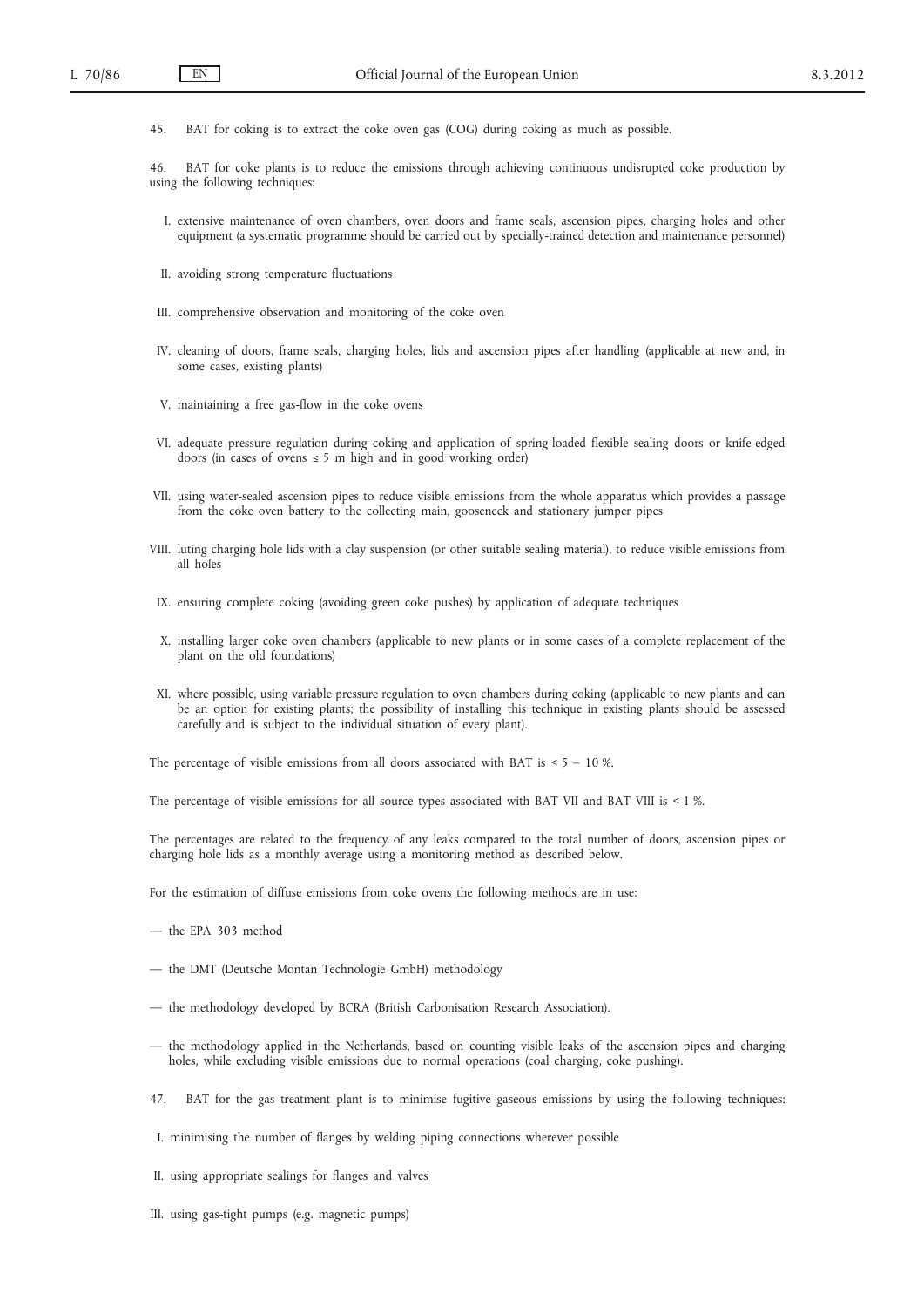- IV. avoiding emissions from pressure valves in storage tanks by:
	- connecting the valve outlet to the coke oven gas (COG) collecting main or
	- collecting the gases and subsequent combustion.

#### **Applicability**

The techniques can be applied to both new and existing plants. In new plants, a gas tight design might be easier to achieve than in existing plants.

48. BAT is to reduce the sulphur content of the coke oven gas (COG) by using one of the following techniques:

- I. desulphurisation by absorption systems
- II. wet oxidative desulphurisation.

The residual hydrogen sulphide (H<sub>2</sub>S) concentrations associated with BAT, determined as daily mean averages, are < 300 –  $1\,000\,\text{mg}/\text{Nm}^3$  in the case of using BAT I (the higher values being associated with higher ambient temperature and the lower values being associated with lower ambient temperature) and < 10 mg/Nm<sup>3</sup> in the case of using BAT II.

49. BAT for the coke oven underfiring is to reduce the emissions by using the following techniques:

- I. preventing leakage between the oven chamber and the heating chamber by means of regular coke oven operation
- II. repairing leakage between the oven chamber and the heating chamber (only applicable to existing plants)
- III. incorporating low-nitrogen oxides  $(NO<sub>X</sub>)$  techniques in the construction of new batteries, such as staged combustion and the use of thinner bricks and refractory with a better thermal conductivity (only applicable to new plants)

IV. using desulphurised coke oven gas (COG) process gases.

The BAT-associated emission levels, determined as daily mean values and relating to an oxygen content of 5 % are:

— sulphur oxides (SO<sub>x</sub>), expressed as sulphur dioxide (SO<sub>2</sub>) < 200 – 500 mg/Nm<sup>3</sup>

— dust < 1 – 20 mg/Nm<sup>3</sup> (<sup>1</sup>)

- nitrogen oxides (NO<sub>X</sub>), expressed as nitrogen dioxide (NO<sub>2</sub>) < 350 500 mg/Nm<sup>3</sup> for new or substantially revamped plants (less than 10 years old) and 500 – 650 mg/Nm<sup>3</sup> for older plants with well maintained batteries and incorporated low- nitrogen oxides  $(NO<sub>x</sub>)$  techniques.
- 50. BAT for coke pushing is to reduce dust emissions by using the following techniques:
- I. extraction by means of an integrated coke transfer machine equipped with a hood
- II. using land-based extraction gas treatment with a bag filter or other abatement systems
- III. using a one point or a mobile quenching car.

The BAT-associated emission level for dust from coke pushing is  $\leq 10 \text{ mg/Nm}^3$  in the case of bag filters and of < 20 mg/Nm<sup>3</sup> in other cases, determined as the average over the sampling period (discontinuous measurement, spot samples for at least half an hour).

#### **Applicability**

At existing plants, lack of space may constrain the applicability.

<sup>(</sup> 1) The lower end of the range has been defined based on the performance of one specific plant achieved under real operating conditions by the BAT obtaining the best environmental performance.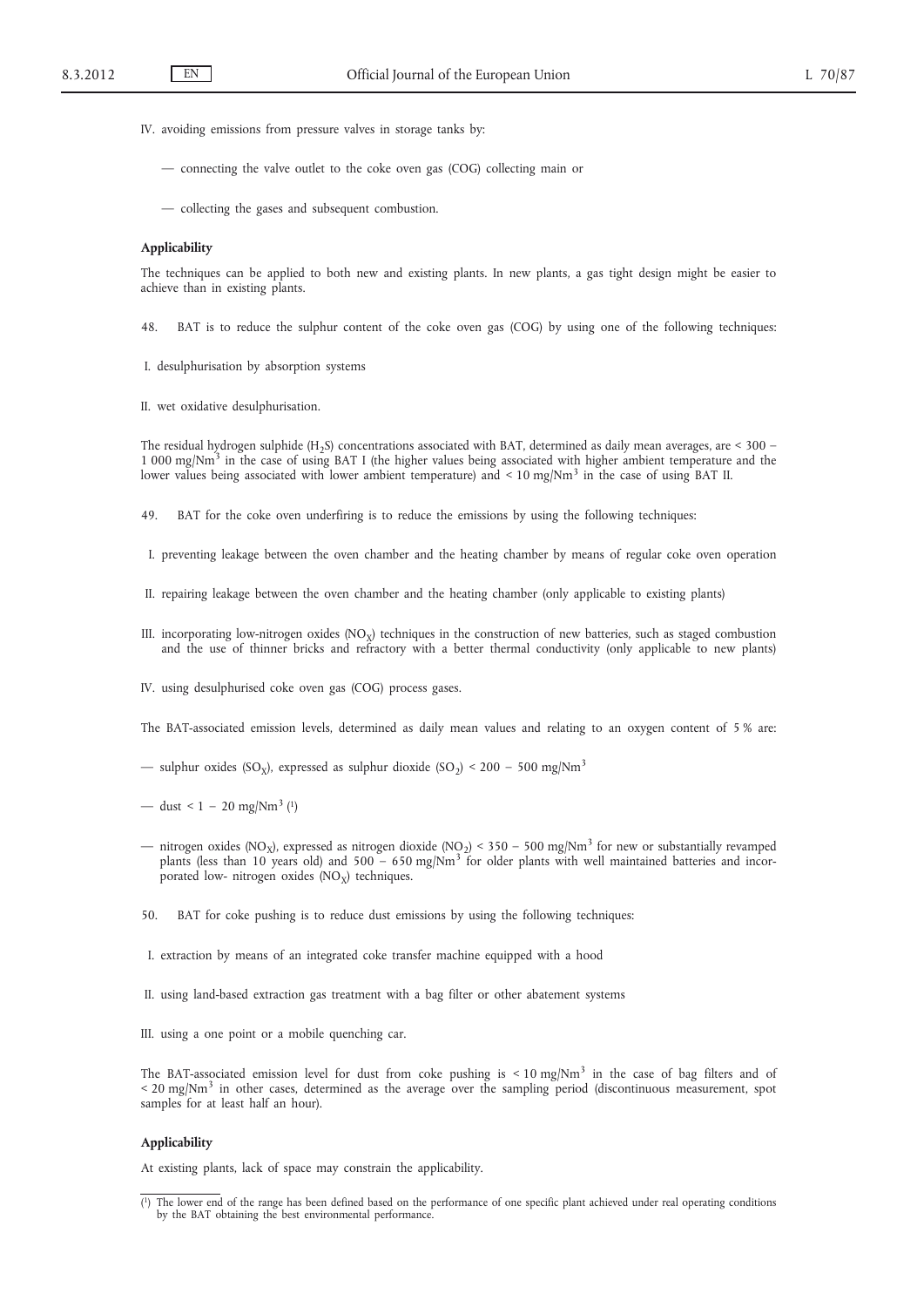- 51. BAT for coke quenching is to reduce dust emissions by using one of the following techniques:
- I. using coke dry quenching (CDQ) with the recovery of sensible heat and the removal of dust from charging, handling and screening operations by means of a bag filter
- II. using emission-minimised conventional wet quenching
- III. using coke stabilisation quenching (CSQ).

The BAT-associated emission levels for dust, determined as the average over the sampling period, are:

- $-$  < 20 mg/Nm<sup>3</sup> in case of coke dry quenching
- $-$  < 25 g/t coke in case of emission minimised conventional wet quenching  $(1)$
- $-$  < 10 g/t coke in case of coke stabilisation quenching (2).

### **Description of BAT I**

For the continuous operation of coke dry quenching plants, there are two options. In one case, the coke dry quenching unit comprises two to up to four chambers. One unit is always on stand by. Hence no wet quenching is necessary but the coke dry quenching unit needs an excess capacity against the coke oven plant with high costs. In the other case, an additional wet quenching system is necessary.

In case of modifying a wet quenching plant to a dry quenching plant, the existing wet quenching system can be retained for this purpose. Such a coke dry quenching unit has no excess processing capacity against the coke oven plant.

### **Applicability of BAT II**

Existing quenching towers can be equipped with emissions reduction baffles. A minimum tower height of at least 30 m is necessary in order to ensure sufficient draught conditions.

### **Applicability of BAT III**

As the system is larger than that necessary for conventional quenching, lack of space at the plant may be a constraint.

52. BAT for coke grading and handling is to prevent or reduce dust emissions by using the following techniques in combination:

- I. use of building or device enclosures
- II. efficient extraction and subsequent dry dedusting.

The BAT-associated emission level for dust is  $\leq 10 \text{ mg/Nm}^3$ , determined as the average over the sampling period (discontinuous measurement, spot samples for at least half an hour).

### *Water and waste water*

53. BAT is to minimise and reuse quenching water as much as possible.

54. BAT is to avoid the reuse of process water with a significant organic load (like raw coke oven waste water, waste water with a high content of hydrocarbons, etc.) as quenching water.

55. BAT is to pretreat waste water from the coking process and coke oven gas (COG) cleaning prior to discharge to a waste water treatment plant by using one or a combination of the following techniques:

- I. using efficient tar and polycyclic aromatic hydrocarbons (PAH) removal by using flocculation and subsequent flotation, sedimentation and filtration individually or in combination
- II. using efficient ammonia stripping by using alkaline and steam.

<sup>(</sup> ( 2) This level is based on the use of an isokinetic sampling method according to VDI 2066This level is based on the use of the non-isokinetic Mohrhauer method (former VDI 2303)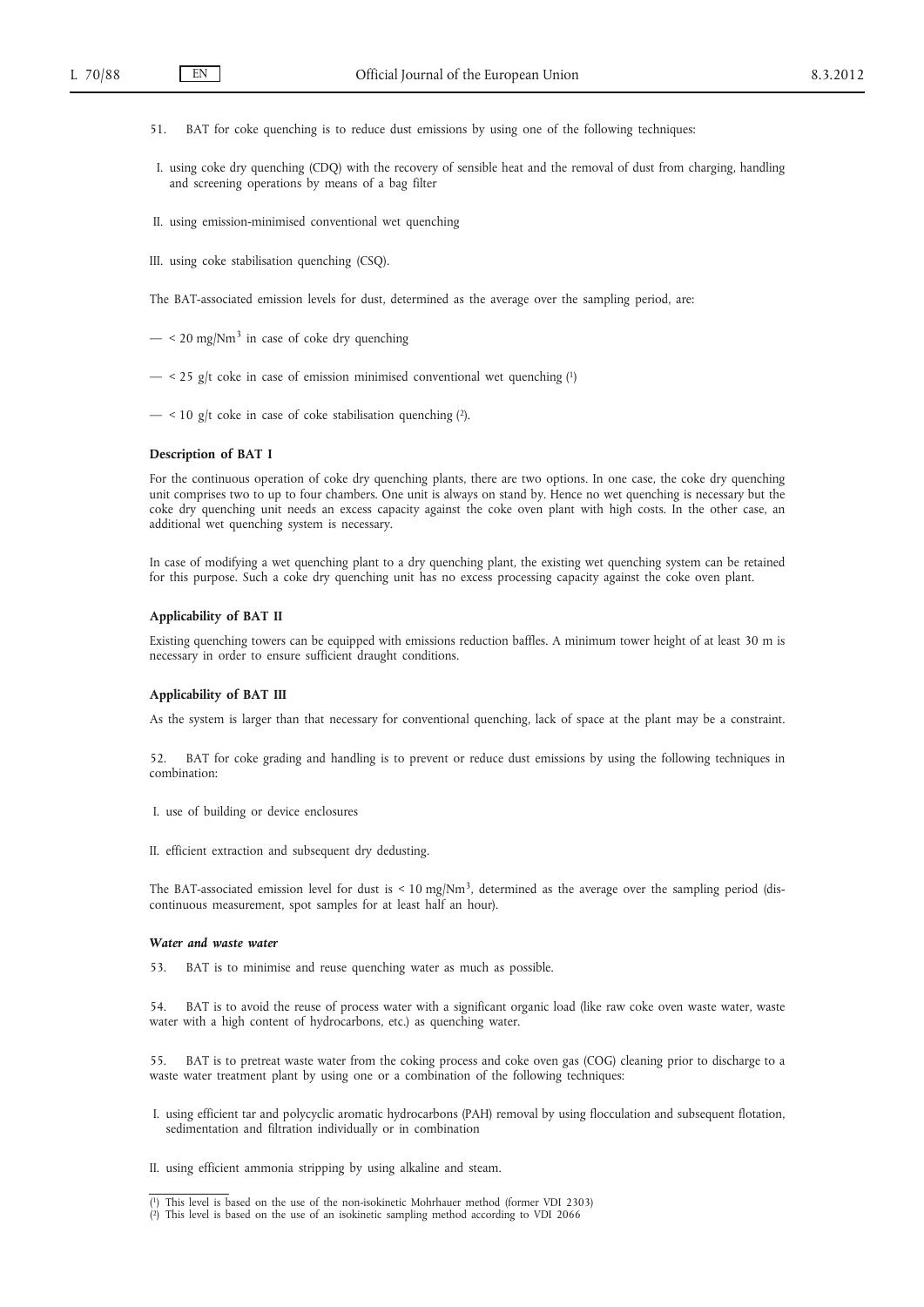56. BAT for pretreated waste water from the coking process and coke oven gas (COG) cleaning is to use biological waste water treatment with integrated denitrification/nitrification stages.

The BAT-associated emission levels, based on a qualified random sample or a 24-hour composite sample and referring only to single coke oven water treatment plants, are:

| — chemical oxygen demand (COD (1))                                                                                                       | $< 220$ mg/l      |
|------------------------------------------------------------------------------------------------------------------------------------------|-------------------|
| — biological oxygen demand for 5 days (BOD <sub>5</sub> )                                                                                | $\leq$ 20 mg/l    |
| — sulphides, easily released (2)                                                                                                         | $< 0.1$ mg/l      |
| — thiocyanate (SCN <sup>-</sup> )                                                                                                        | $<$ 4 mg/l        |
| - cyanide (CN <sup>-</sup> ), easily released (3)                                                                                        | $< 0.1$ mg/l      |
| — polycyclic aromatic hydrocarbons (PAH)                                                                                                 | $< 0.05$ mg/l     |
| (sum of Fluoranthene, Benzo[b]fluoranthene,<br>Benzo[k]fluoranthene, Benzo[a]pyrene,<br>Indeno[1,2,3-cd]pyrene and Benzo[g,h,i]perylene) |                   |
| — phenols                                                                                                                                | $< 0.5$ mg/l      |
| — sum of ammonia-nitrogen (NH <sub>4</sub> <sup>+</sup> -N),                                                                             | $< 15 - 50$ mg/l. |
| nitrate-nitrogen (NO <sub>3</sub> <sup>-</sup> N) and nitrite-nitrogen (NO <sub>2</sub> <sup>-</sup> N)                                  |                   |

Regarding the sum of ammonia-nitrogen (NH<sub>4</sub><sup>+</sup>-N), nitrate-nitrogen (NO<sub>3</sub>-N) and nitrite-nitrogen (NO<sub>2</sub>-N), values of < 35 mg/l are usually associated with the application of advanced biological waste water treatment plants with predenitrification/nitrification and post-denitrification.

### *Production residues*

57. BAT is to recycle production residues such as tar from the coal water and still effluent, and surplus activated sludge from the waste water treatment plant back to the coal feed of the coke oven plant.

### *Energy*

58. BAT is to use the extracted coke oven gas (COG) as a fuel or reducing agent or for the production of chemicals.

1.5. *BAT Conclusions For Blast Furnaces*

Unless otherwise stated, the BAT conclusions presented in this section can be applied to all blast furnaces.

### *Air emissions*

59. BAT for displaced air during loading from the storage bunkers of the coal injection unit is to capture dust emissions and perform subsequent dry dedusting.

The BAT-associated emission level for dust is  $\lt 20 \text{ mg/Nm}^3$ , determined as the average over the sampling period (discontinuous measurement, spot samples for at least half an hour).

60. BAT for burden preparation (mixing, blending) and conveying is to minimise dust emissions and, where relevant, extraction with subsequent dedusting by means of an electrostatic precipitator or bag filter.

<sup>(1)</sup> In some cases, TOC is measured instead of COD (in order to avoid HgCl<sub>2</sub> used in the analysis for COD). The correlation between COD and TOC should be elaborated for each coke oven plant case by case. The COD/TOC ratio may vary approximately between two and four.

<sup>(</sup> 2) This level is based on the use of the DIN 38405 D 27 or any other national or international standard that ensures the provision of data of an equivalent scientific quality.

<sup>(</sup> 3) This level is based on the use of the DIN 38405 D 13-2 or any other national or international standard that ensures the provision of data of an equivalent scientific quality.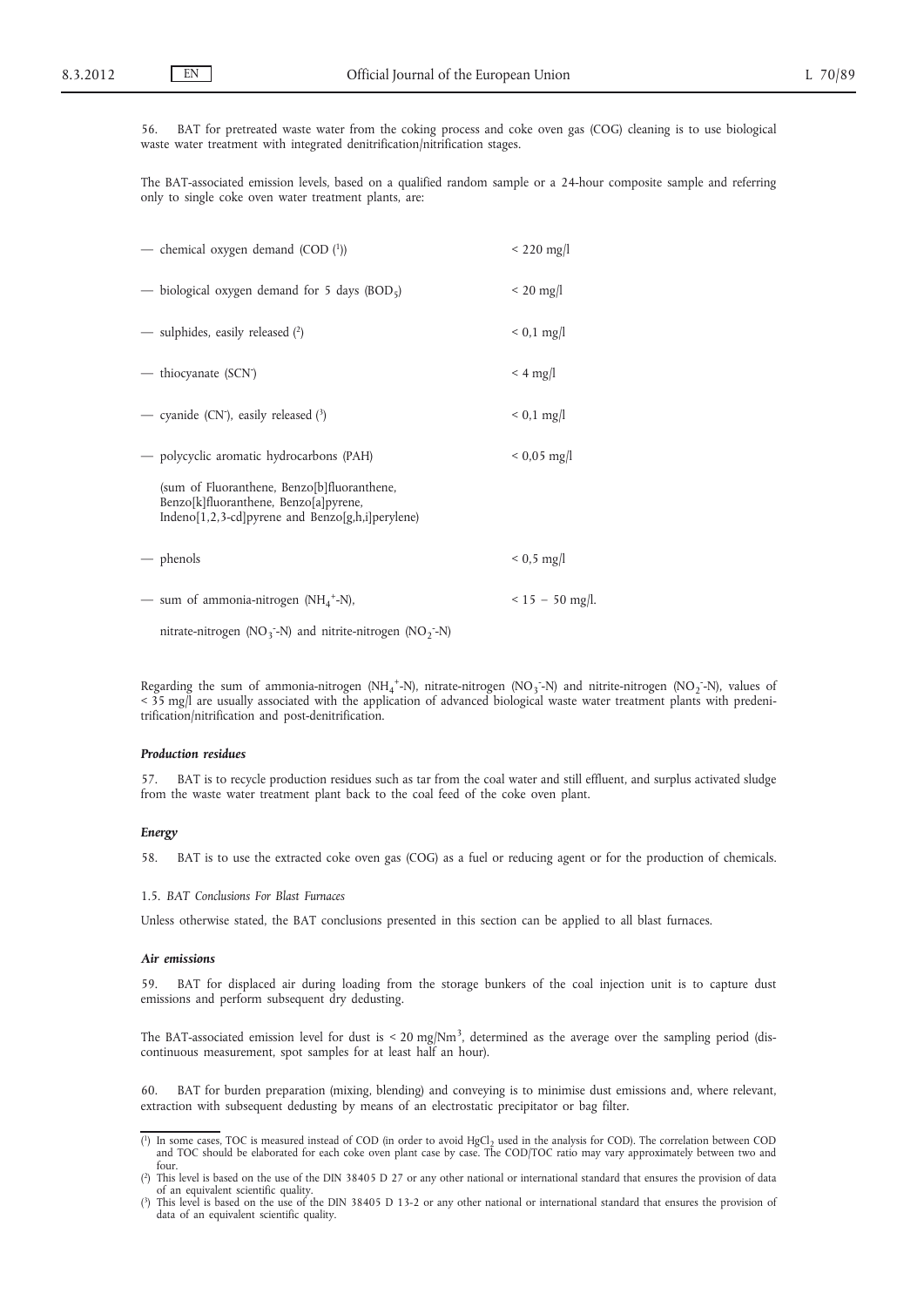61. BAT for casting house (tap holes, runners, torpedo ladles charging points, skimmers) is to prevent or reduce diffuse dust emissions by using the following techniques:

I. covering the runners

- II. optimising the capture efficiency for diffuse dust emissions and fumes with subsequent off-gas cleaning by means of an electrostatic precipitator or bag filter
- III. fume suppression using nitrogen while tapping, where applicable and where no collecting and dedusting system for tapping emissions is installed.

When using BAT II, the BAT-associated emission level for dust is  $\leq 1 - 15$  mg/Nm<sup>3</sup>, determined as a daily mean value.

62. BAT is to use tar-free runner linings.

63. BAT is to minimise the release of blast furnace gas during charging by using one or a combination of the following techniques:

- I. bell-less top with primary and secondary equalising
- II. gas or ventilation recovery system
- III. use of blast furnace gas to pressurise the top bunkers.

## **Applicability of BAT II**

Applicable for new plants. Applicable for existing plants only where the furnace has a bell-less charging system. It is not applicable to plants where gases other than blast furnace gas (e.g. nitrogen) are used to pressurise the furnace top bunkers.

64. BAT is to reduce dust emissions from the blast furnace gas by using one or a combination of the following techniques:

- I. using dry prededusting devices such as:
	- (i) deflectors
	- (ii) dust catchers
	- (iii) cyclones
	- (iv) electrostatic precipitators.
- II. subsequent dust abatement such as:
	- (i) hurdle-type scrubbers
	- (ii) venturi scrubbers
	- (iii) annular gap scrubbers
	- (iv) wet electrostatic precipitators
	- (v) disintegrators.

For cleaned blast furnace (BF) gas, the residual dust concentration associated with BAT is < 10 mg/Nm<sup>3</sup>, determined as the average over the sampling period (discontinuous measurement, spot samples for at least half an hour).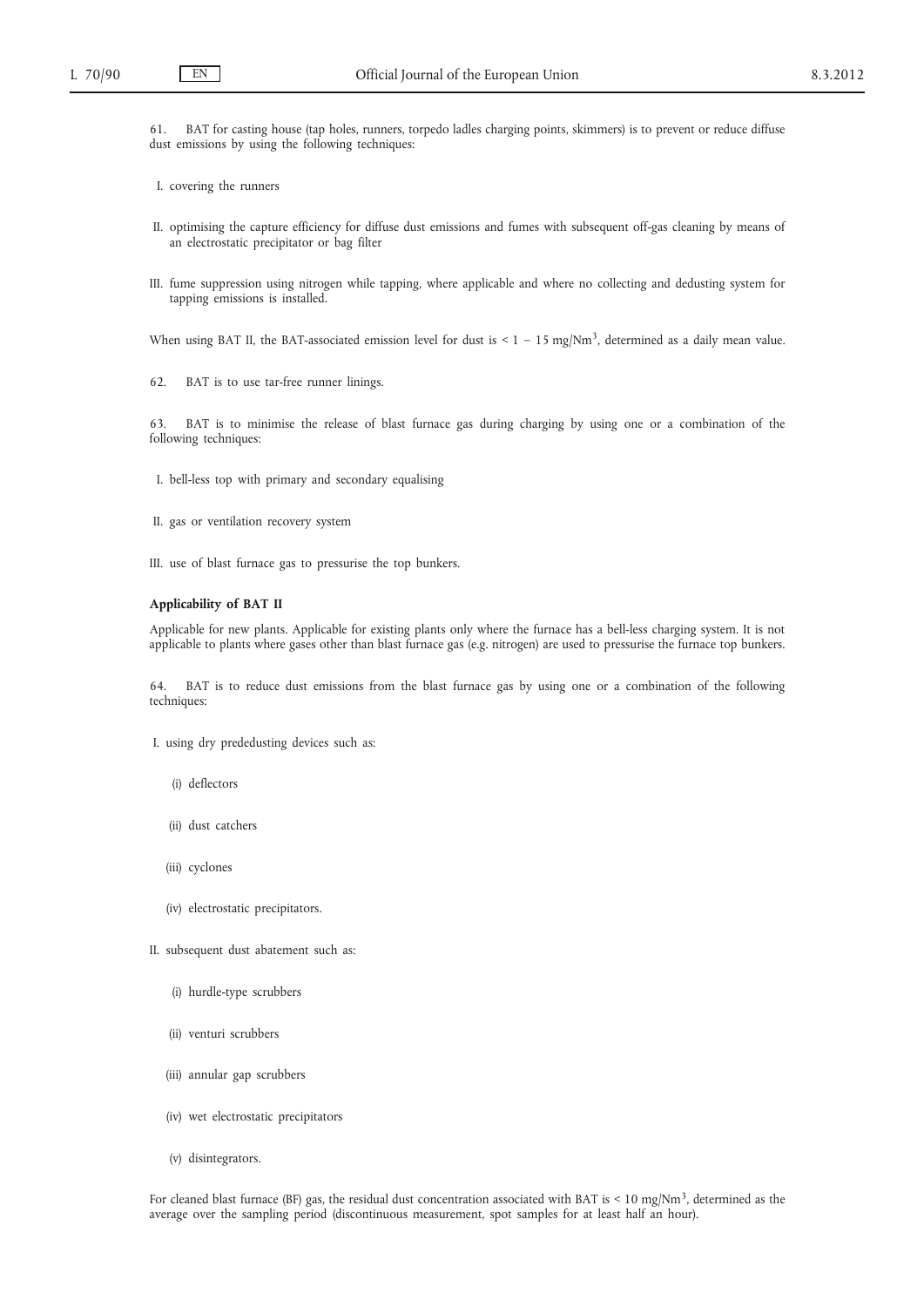65. BAT for hot blast stoves is to reduce emissions by using desulphurised and dedusted surplus coke oven gas, dedusted blast furnace gas, dedusted basic oxygen furnace gas and natural gas, individually or in combination.

The BAT-associated emission levels, determined as daily mean values related to an oxygen content of 3 %, are:

— sulphur oxides (SO<sub>x</sub>) expressed as sulphur dioxide (SO<sub>2</sub>) < 200 mg/Nm<sup>3</sup>

— dust <  $10 \text{ mg}/\text{Nm}^3$ 

— nitrogen oxides (NO<sub>x</sub>), expressed as nitrogen dioxide (NO<sub>2</sub>) < 100 mg/Nm<sup>3</sup>.

#### *Water and waste water*

66. BAT for water consumption and discharge from blast furnace gas treatment is to minimise and to reuse scrubbing water as much as possible, e.g. for slag granulation, if necessary after treatment with a gravel-bed filter.

67. BAT for treating waste water from blast furnace gas treatment is to use flocculation (coagulation) and sedimentation and the reduction of easily released cyanide, if necessary.

The BAT-associated emission levels, based on a qualified random sample or a 24-hour composite sample, are:

| - suspended solids                                             | $<$ 30 mg/l   |
|----------------------------------------------------------------|---------------|
| $-$ iron                                                       | $< 5$ mg/l    |
| — lead                                                         | $< 0.5$ mg/l  |
| $-$ zinc                                                       | $< 2$ mg/l    |
| — cyanide (CN <sup>-</sup> ), easily released ( <sup>1</sup> ) | $< 0.4$ mg/l. |

### *Production residues*

68. BAT is to prevent waste generation from blast furnaces by using one or a combination of the following techniques:

- I. appropriate collection and storage to facilitate a specific treatment
- II. on-site recycling of coarse dust from the blast furnace (BF) gas treatment and dust from the cast house dedusting, with due regard for the effect of emissions from the plant where it is recycled
- III. hydrocyclonage of sludge with subsequent on-site recycling of the coarse fraction (applicable whenever wet dedusting is applied and where the zinc content distribution in the different grain sizes allows a reasonable separation)
- IV. slag treatment, preferably by means of granulation (where market conditions allow for it), for the external use of slag (e.g. in the cement industry or for road construction).
- BAT is to manage in a controlled manner blast furnace process residues which can neither be avoided nor recycled.
- 69. BAT for minimising slag treatment emissions is to condense fume if odour reduction is required.

#### *Resource management*

70. BAT for resource management of blast furnaces is to reduce coke consumption by directly injected reducing agents, such as pulverised coal, oil, heavy oil, tar, oil residues, coke oven gas (COG), natural gas and wastes such as metallic residues, used oils and emulsions, oily residues, fats and waste plastics individually or in combination.

#### **Applicability**

Coal injection: The method is applicable to all blast furnaces equipped with pulverised coal injection and oxygen enrichment.

Gas injection: Tuyère injection of coke oven gas (COG) is highly dependent upon the availability of the gas that may be effectively used elsewhere in the integrated steelworks.

<sup>(</sup> 1) This level is based on the use of the DIN 38405 D 13-2 or any other national or international standard that ensures the provision of data of an equivalent scientific quality.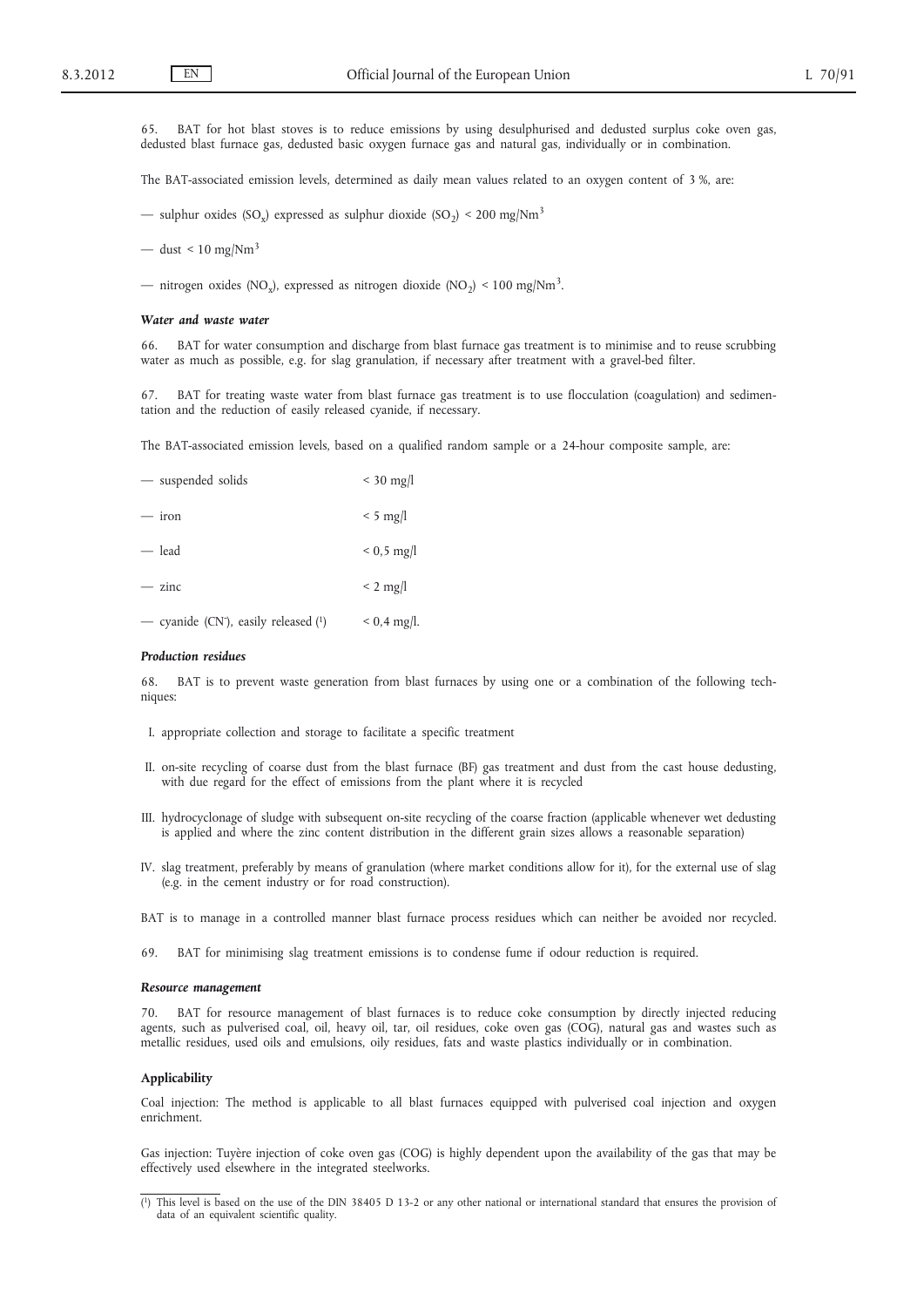Plastic injection: It should be noted that this technique is highly dependent on the local circumstances and market conditions. Plastics can contain Cl and heavy metals like Hg, Cd, Pb and Zn. Depending on the composition of the wastes used (e.g. shredder light fraction), the amount of Hg, Cr, Cu, Ni and Mo in the BF gas may increase.

Direct injection of used oils, fats and emulsions as reducing agents and of solid iron residues: The continuous operation of this system is reliant on the logistical concept of delivery and the storage of residues. Also, the conveying technology applied is of particular importance for a successful operation.

#### *Energy*

71. BAT is to maintain a smooth, continuous operation of the blast furnace at a steady state to minimise releases and to reduce the likelihood of burden slips.

72. BAT is to use the extracted blast furnace gas as a fuel.

73. BAT is to recover the energy of top blast furnace gas pressure where sufficient top gas pressure and low alkali concentrations are present.

#### **Applicability**

Top gas pressure recovery can be applied at new plants and in some circumstances at existing plants, albeit with more difficulties and additional costs. Fundamental to the application of this technique is an adequate top gas pressure in excess of 1.5 bar gauge.

At new plants, the top gas turbine and the blast furnace (BF) gas cleaning facility can be adapted to each other in order to achieve a high efficiency of both scrubbing and energy recovery.

74. BAT is to preheat the hot blast stove fuel gases or combustion air using the waste gas of the hot blast stove and to optimise the hot blast stove combustion process.

#### **Description**

For optimisation of the energy efficiency of the hot stove, one or a combination of the following techniques can be applied:

- the use of a computer-aided hot stove operation
- preheating of the fuel or combustion air in conjunction with insulation of the cold blast line and waste gas flue
- use of more suitable burners to improve combustion
- rapid oxygen measurement and subsequent adaptation of combustion conditions.

#### **Applicability**

The applicability of fuel preheating depends on the efficiency of the stoves as this determines the waste gas temperature (e.g. at waste gas temperatures below 250 °C, heat recovery may not be a technically or economically viable option).

The implementation of computer-aided control could require the construction of a fourth stove in the case of blast furnaces with three stoves (if possible) in order to maximise benefits.

1.6. *BAT Conclusions For Basic Oxygen Steelmaking And Casting*

Unless otherwise stated, the BAT conclusions presented in this section can be applied to all basic oxygen steelmaking and casting.

#### *Air emissions*

75. BAT for basic oxygen furnace (BOF) gas recovery by suppressed combustion is to extract the BOF gas during blowing as much as possible and to clean it by using the following techniques in combination:

I. use of a suppressed combustion process

II. prededusting to remove coarse dust by means of dry separation techniques (e.g. deflector, cyclone) or wet separators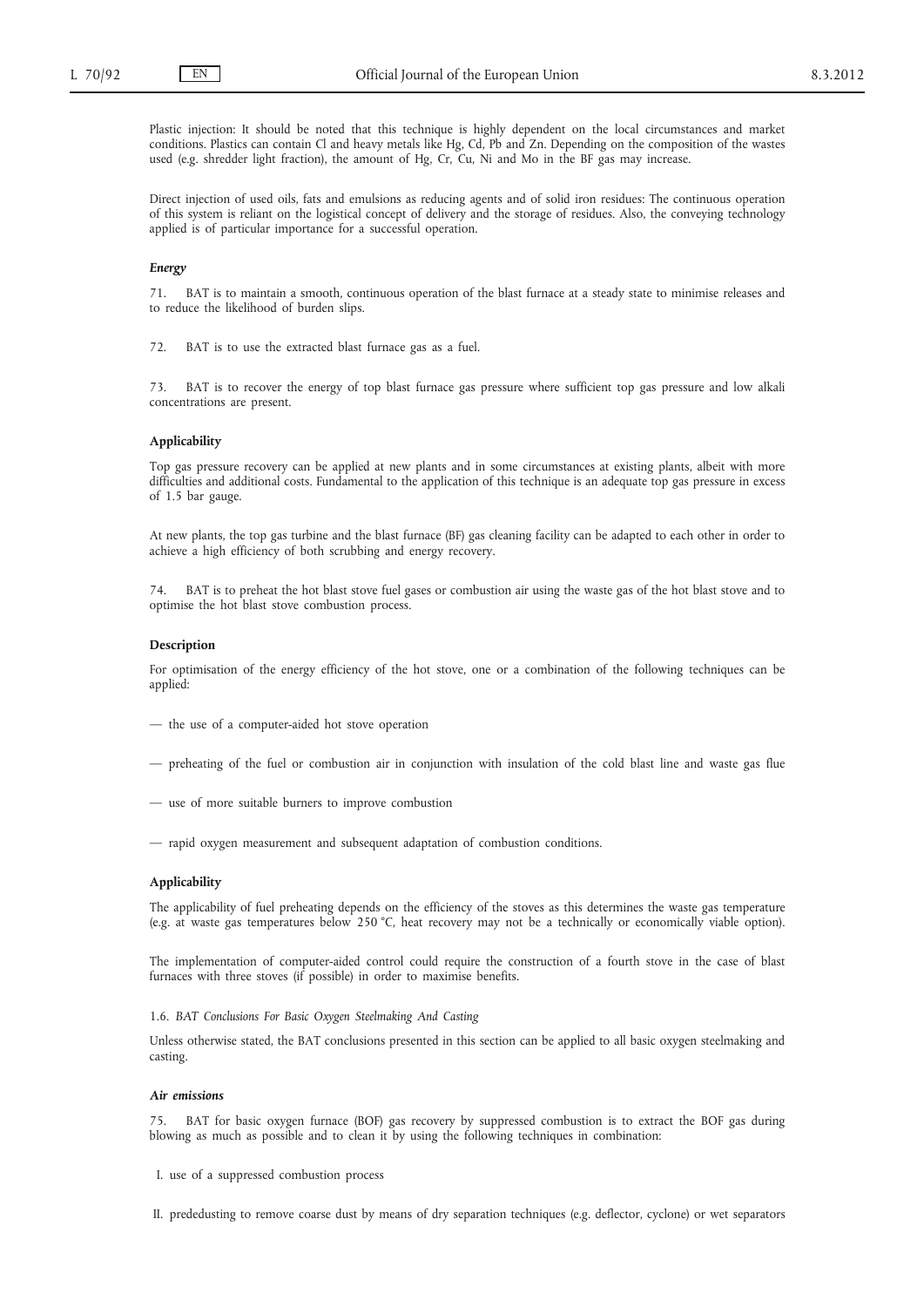III. dust abatement by means of:

- (i) dry dedusting (e.g. electrostatic precipitator) for new and existing plants
- (ii) wet dedusting (e.g. wet electrostatic precipitator or scrubber) for existing plants.

The residual dust concentrations associated with BAT, after buffering the BOF gas, are:

- $-10 30$  mg/Nm<sup>3</sup> for BAT III.i
- $-$  < 50 mg/Nm<sup>3</sup> for BAT III.ii.

76. BAT for basic oxygen furnace (BOF) gas recovery during oxygen blowing in the case of full combustion is to reduce dust emissions by using one of the following techniques:

I. dry dedusting (e.g. ESP or bag filter) for new and existing plants

II. wet dedusting (e.g. wet ESP or scrubber) for existing plants.

The BAT-associated emission levels for dust, determined as the average over the sampling period (discontinuous measurement, spot samples for at least half an hour), are:

—  $10 - 30$  mg/Nm<sup>3</sup> for BAT I

 $-$  < 50 mg/Nm<sup>3</sup> for BAT II.

77. BAT is to minimise dust emissions from the oxygen lance hole by using one or a combination of the following techniques:

I. covering the lance hole during oxygen blowing

II. inert gas or steam injection into the lance hole to dissipate the dust

III. use of other alternative sealing designs combined with lance cleaning devices.

- 78. BAT for secondary dedusting, including the emissions from the following processes:
- reladling of hot metal from the torpedo ladle (or hot metal mixer) to the charging ladle
- hot metal pretreatment (i.e. the preheating of vessels, desulphurisation, dephosphorisation, deslagging, hot metal transfer processes and weighing)
- BOF-related processes like the preheating of vessels, slopping during oxygen blowing, hot metal and scrap charging, tapping of liquid steel and slag from BOF and

— secondary metallurgy and continuous casting,

is to minimise dust emissions by means of process integrated techniques, such as general techniques to prevent or control diffuse or fugitive emissions, and by using appropriate enclosures and hoods with efficient extraction and a subsequent off-gas cleaning by means of a bag filter or an ESP.

The overall average dust collection efficiency associated with BAT is > 90 %

The BAT-associated emission level for dust, as a daily mean value, for all dedusted off-gases is  $\leq 1 - 15$  mg/Nm<sup>3</sup> in the case of bag filters and  $\leq 20 \text{ mg}/\text{Nm}^3$  in the case of electrostatic precipitators.

If the emissions from hot metal pretreatment and the secondary metallurgy are treated separately, the BAT-associated emission level for dust, as a daily mean value, is < 1 – 10 mg/Nm<sup>3</sup> for bag filters and < 20 mg/Nm<sup>3</sup> for electrostatic precipitators.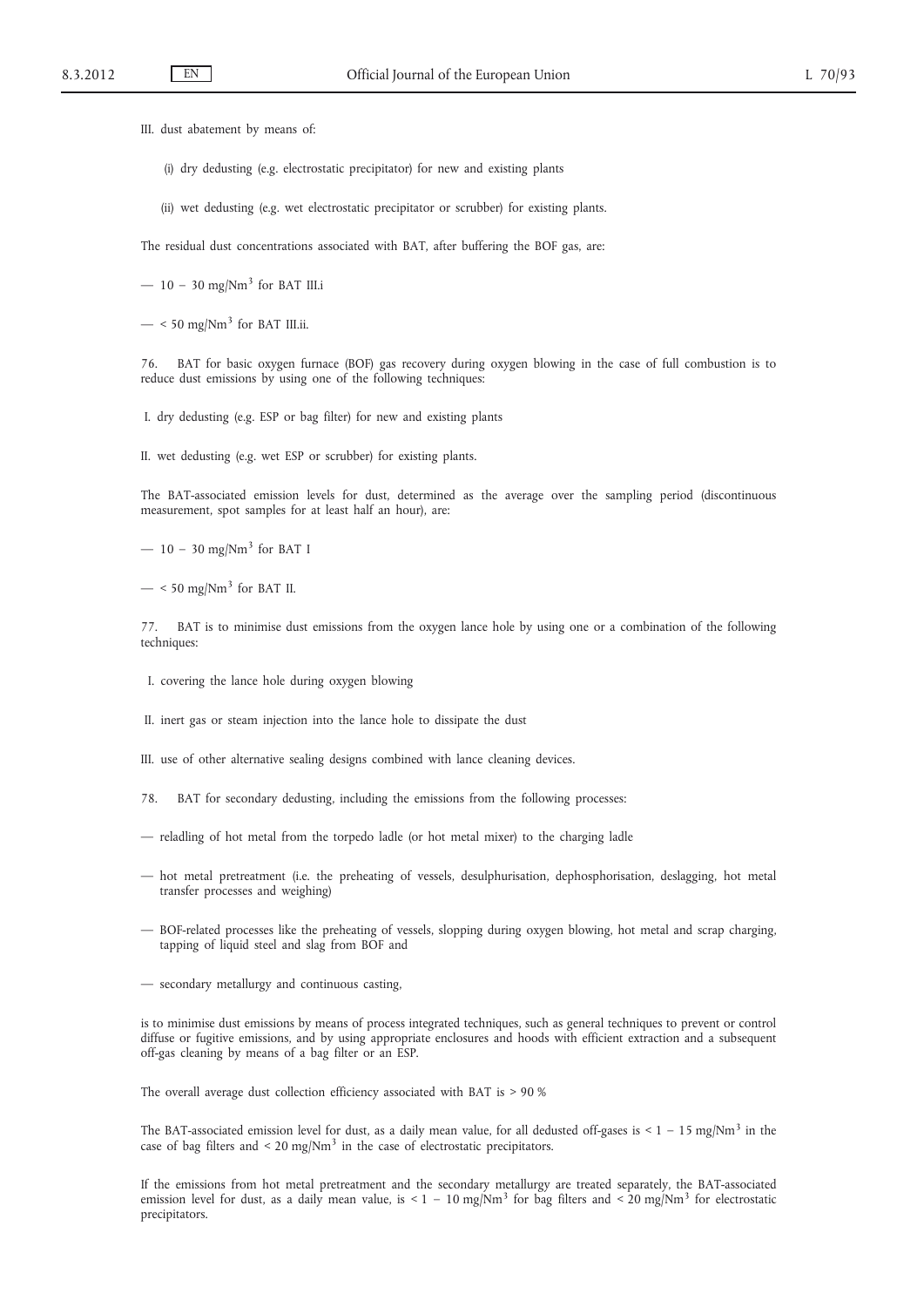### **Description**

General techniques to prevent diffuse and fugitive emissions from the relevant BOF process secondary sources include:

- independent capture and use of dedusting devices for each subprocess in the BOF shop
- correct management of the desulphurisation installation to prevent air emissions
- total enclosure of the desulphurisation installation
- maintaining the lid on when the hot metal ladle is not in use and the cleaning of hot metal ladles and removal of skulls on a regular basis or alternatively apply a roof extraction system
- maintaining the hot metal ladle in front of the converter for approximately two minutes after putting the hot metal into the converter if a roof extraction system is not applied
- computer control and optimisation of the steelmaking process, e.g. so that slopping (i.e. when the slag foams to such an extent that it flows out of the vessel) is prevented or reduced
- reduction of slopping during tapping by limiting elements that cause slopping and the use of anti-slopping agents
- closure of doors from the room around the converter during oxygen blowing
- continuous camera observation of the roof for visible emission
- the use of a roof extraction system.

# **Applicability**

In existing plants, the design of the plant may restrict the possibilities for proper evacuation.

79. BAT for on-site slag processing is to reduce dust emissions by using one or a combination of the following techniques:

- I. efficient extraction of the slag crusher and screening devices with subsequent off-gas cleaning, if relevant
- II. transport of untreated slag by shovel loaders
- III. extraction or wetting of conveyor transfer points for broken material
- IV. wetting of slag storage heaps
- V. use of water fogs when broken slag is loaded.

The BAT-associated emission level for dust in the case of using BAT I is <  $10 - 20$  mg/Nm<sup>3</sup>, determined as the average over the sampling period (discontinuous measurement, spot samples for at least half an hour).

### *Water and waste water*

80. BAT is to prevent or reduce water use and waste water emissions from primary dedusting of basic oxygen furnace (BOF) gas by using one of the following techniques as set out in BAT 75 and BAT 76:

- dry dedusting of basic oxygen furnace (BOF) gas;
- minimising scrubbing water and reusing it as much as possible(e.g. for slag granulation) in case wet dedusting is applied.

81. BAT is to minimise the waste water discharge from continuous casting by using the following techniques in combination:

- I. the removal of solids by flocculation, sedimentation and/or filtration
- II. the removal of oil in skimming tanks or any other effective device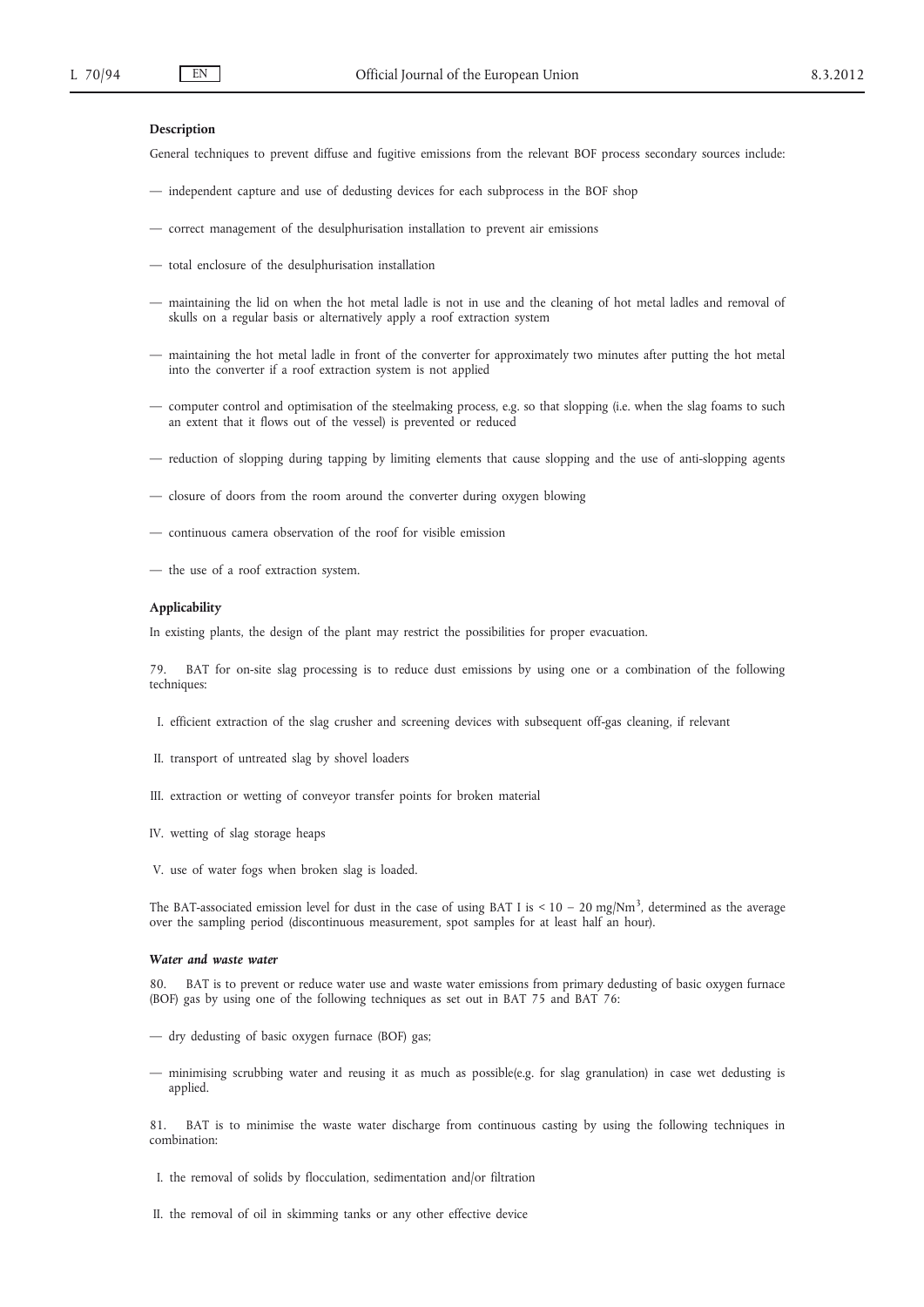III. the recirculation of cooling water and water from vacuum generation as much as possible.

The BAT-associated emission levels, based on a qualified random sample or a 24-hour composite sample, for waste water from continuous casting machines are:

| - suspended solids   | $\leq$ 20 mg/l |
|----------------------|----------------|
| $-$ iron             | $< 5$ mg/l     |
| $-$ zinc             | $< 2$ mg/l     |
| $-$ nickel           | $< 0.5$ mg/l   |
| - total chromium     | $< 0.5$ mg/l   |
| — total hydrocarbons | $< 5$ mg/l.    |

### *Production residues*

82. BAT is to prevent waste generation by using one or a combination of the following techniques (see BAT 8):

- I. appropriate collection and storage to facilitate a specific treatment
- II. on-site recycling of dust from basic oxygen furnace (BOF) gas treatment, dust from secondary dedusting and mill scale from continuous casting back to the steelmaking processes with due regard for the effect of emissions from the plant where they are recycled
- III. on-site recycling of BOF slag and BOF slag fines in various applications
- IV. slag treatment where market conditions allow for the external use of slag (e.g. as an aggregate in materials or for construction)
- V. use of filter dusts and sludge for external recovery of iron and non-ferrous metals such as zinc in the non-ferrous metals industry
- VI. use of a settling tank for sludge with the subsequent recycling of the coarse fraction in the sinter/blast furnace or cement industry when grain size distribution allows for a reasonable separation.

#### **Applicability of BAT V**

Dust hot briquetting and recycling with recovery of high zinc concentrated pellets for external reuse is applicable when a dry electrostatic precipitation is used to clean the BOF gas. Recovery of zinc by briquetting is not applicable in wet dedusting systems because of unstable sedimentation in the settling tanks caused by the formation of hydrogen (from a reaction of metallic zinc and water). Due to these safety reasons, the zinc content in the sludge should be limited to  $8 - 10$  %.

BAT is to manage in a controlled manner basic oxygen furnace process residues which can neither be avoided nor recycled.

### *Energy*

83. BAT is to collect, clean and buffer BOF gas for subsequent use as a fuel.

#### **Applicability**

In some cases, it may not be economically feasible or, with regard to appropriate energy management, not feasible to recover the BOF gas by suppressed combustion. In these cases, the BOF gas may be combusted with the generation of steam. The kind of combustion (full or suppressed combustion) depends on local energy management.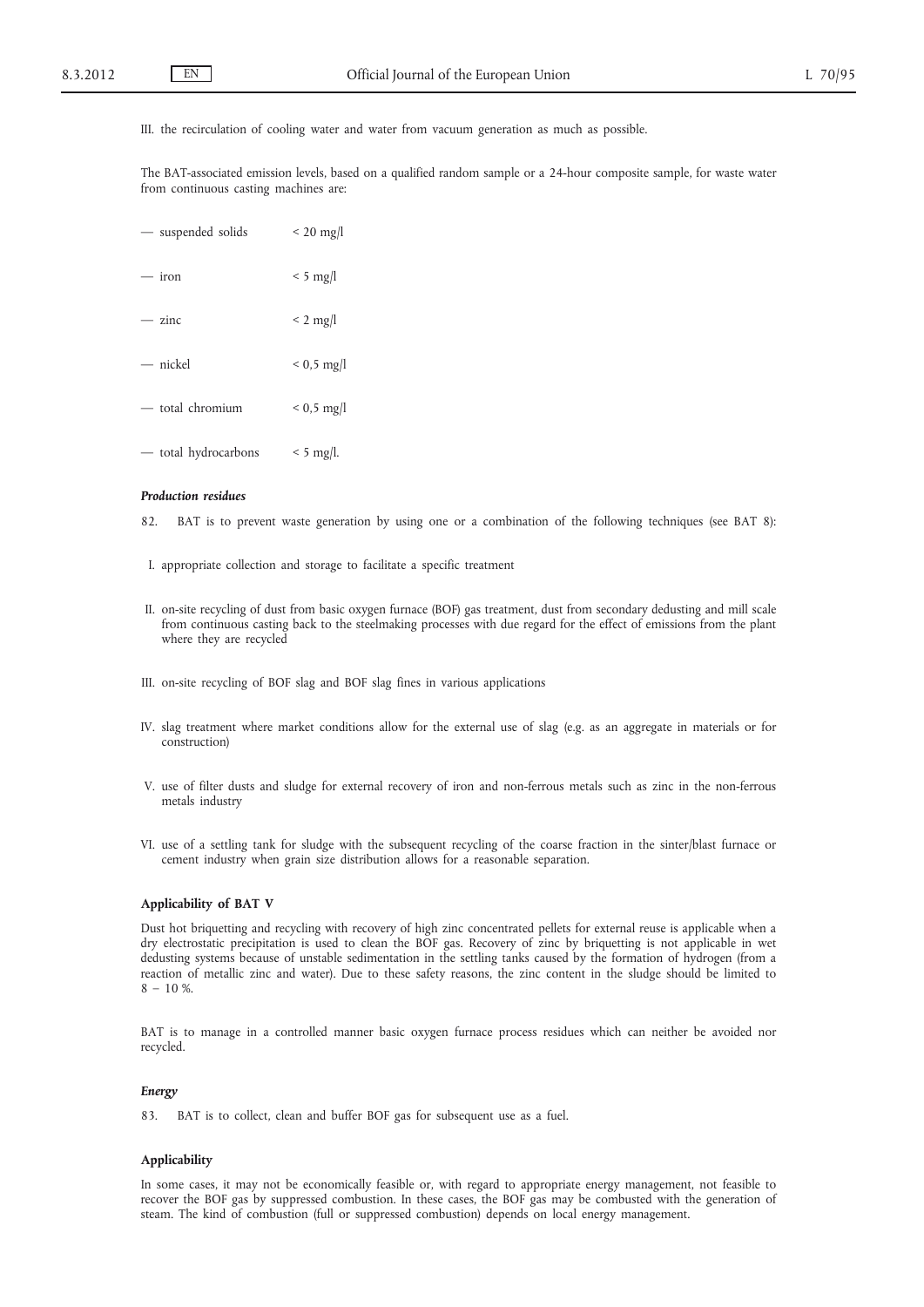84. BAT is to reduce energy consumption by using ladle-lid systems.

### **Applicability**

The lids can be very heavy as they are made out of refractory bricks and therefore the capacity of the cranes and the design of the whole building may constrain the applicability in existing plants. There are different technical designs for implementing the system into the particular conditions of a steel plant.

85. BAT is to optimise the process and reduce energy consumption by using a direct tapping process after blowing.

### **Description**

Direct tapping normally requires expensive facilities like sub-lance or DROP IN sensor-systems to tap without waiting for a chemical analysis of the samples taken (direct tapping). Alternatively, a new technique has been developed to achieve direct tapping without such facilities. This technique requires a lot of experience and developmental work. In practice, the carbon is directly blown down to 0,04 % and simultaneously the bath temperature decreases to a reasonably low target. Before tapping, both the temperature and oxygen activity are measured for further actions.

#### **Applicability**

A suitable hot metal analyser and slag stopping facilities are required and the availability of a ladle furnace facilitates implementation of the technique.

86. BAT is to reduce energy consumption by using continuous near net shape strip casting, if the quality and the product mix of the produced steel grades justify it.

#### **Description**

Near net shape strip casting means the continuous casting of steel to strips with thicknesses of less than 15 mm. The casting process is combined with the direct hot rolling, cooling and coiling of the strips without an intermediate reheating furnace used for conventional casting techniques, e.g. continuous casting of slabs or thin slabs. Therefore, strip casting represents a technique for producing flat steel strips of different widths and thicknesses of less than 2 mm.

#### **Applicability**

The applicability depends on the produced steel grades (e.g. heavy plates cannot be produced with this process) and on the product portfolio (product mix) of the individual steel plant. In existing plants, the applicability may be constrained by the layout and the available space as e.g. retrofitting with a strip caster requires approximately 100 m in length.

### 1.7. *BAT Conclusions For Electric Arc Furnace Steelmaking And Casting*

Unless otherwise stated, the BAT conclusions presented in this section can be applied to all electric arc furnace steelmaking and casting.

## *Air emissions*

87. BAT for the electric arc furnace (EAF) process is to prevent mercury emissions by avoiding, as much as possible, raw materials and auxiliaries which contain mercury (see BAT 6 and 7).

88. BAT for the electric arc furnace (EAF) primary and secondary dedusting (including scrap preheating, charging, melting, tapping, ladle furnace and secondary metallurgy) is to achieve an efficient extraction of all emission sources by using one of the techniques listed below and to use subsequent dedusting by means of a bag filter:

I. a combination of direct off-gas extraction (4th or 2nd hole) and hood systems

- II. direct gas extraction and doghouse systems
- III. direct gas extraction and total building evacuation (low-capacity electric arc furnaces (EAF) may not require direct gas extraction to achieve the same extraction efficiency).

The overall average collection efficiency associated with BAT is > 98 %.

The BAT-associated emission level for dust is  $<$  5 mg/Nm<sup>3</sup>, determined as a daily mean value.

The BAT-associated emission level for mercury is  $< 0.05$  mg/Nm<sup>3</sup>, determined as the average over the sampling period (discontinuous measurement, spot samples for at least four hours).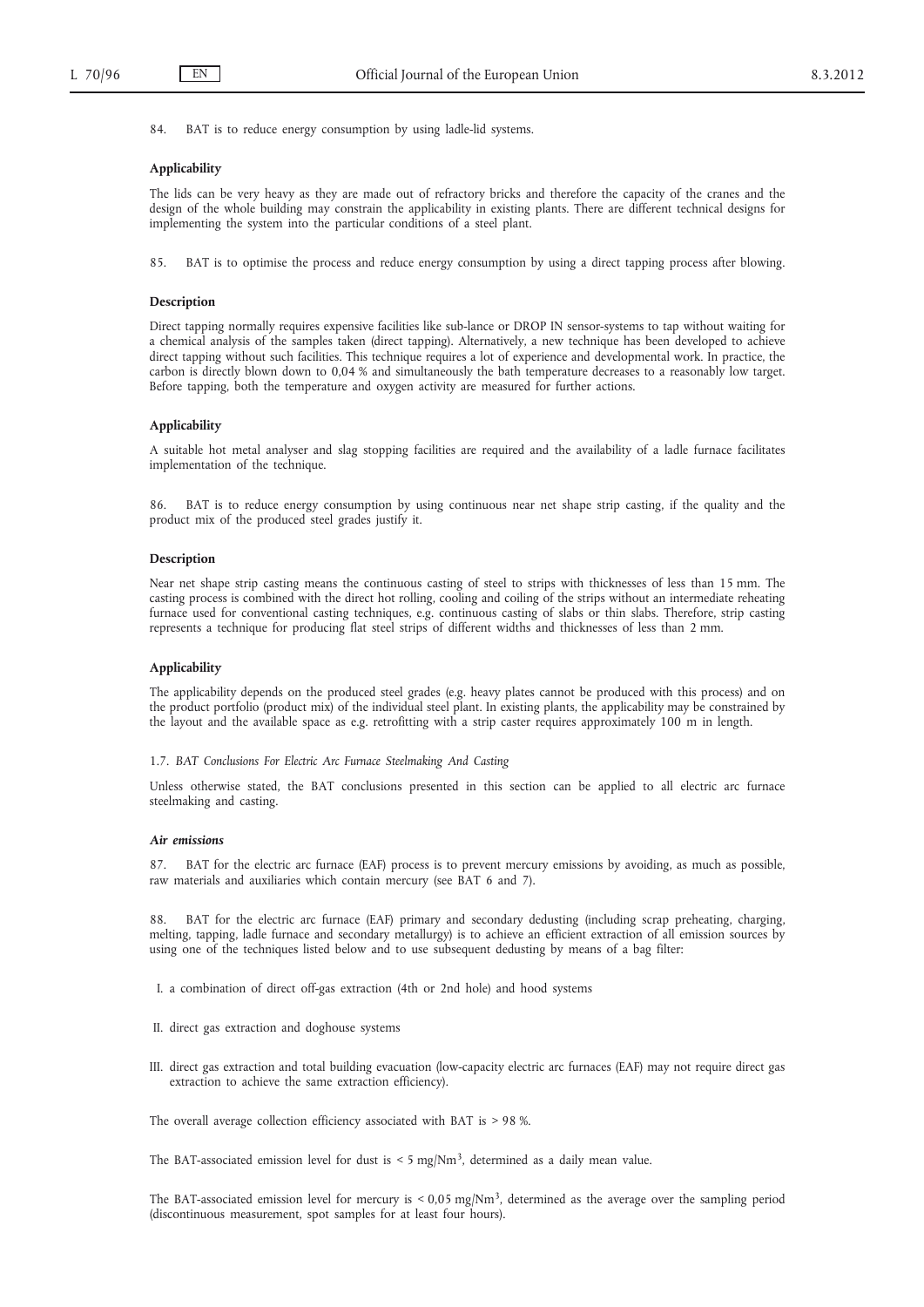89. BAT for the electric arc furnace (EAF) primary and secondary dedusting (including scrap preheating, charging, melting, tapping, ladle furnace and secondary metallurgy) is to prevent and reduce polychlorinated dibenzodioxins/furans (PCDD/F) and polychlorinated biphenyls (PCB) emissions by avoiding, as much as possible, raw materials which contain PCDD/F and PCB or their precursors (see BAT 6 and 7) and using one or a combination of the following techniques, in conjunction with an appropriate dust removal system:

- I. appropriate post-combustion
- II. appropriate rapid quenching
- III. injection of adequate adsorption agents into the duct before dedusting.

The BAT-associated emission level for polychlorinated dibenzodioxins/furans (PCDD/F) is < 0,1 ng I-TEQ/Nm<sup>3</sup>, based on a 6 – 8 hour random sample during steady-state conditions. In some cases, the BAT-associated emission level can be achieved with primary measures only.

#### **Applicability of BAT I**

In existing plants, circumstances like available space, given off-gas duct system, etc. need to be taken into consideration for assessing the applicability.

90. BAT for on-site slag processing is to reduce dust emissions by using one or a combination of the following techniques:

- I. efficient extraction of the slag crusher and screening devices with subsequent off-gas cleaning, if relevant
- II. transport of untreated slag by shovel loaders
- III. extraction or wetting of conveyor transfer points for broken material
- IV. wetting of slag storage heaps
- V. use of water fogs when broken slag is loaded.

In the case of using BAT I, the BAT-associated emission level for dust is  $\lt 10 - 20$  mg/Nm<sup>3</sup>, determined as the average over the sampling period (discontinuous measurement, spot samples for at least half an hour).

#### *Water and waste water*

91. BAT is to minimise the water consumption from the electric arc furnace (EAF) process by the use of closed loop water cooling systems for the cooling of furnace devices as much as possible unless once-through cooling systems are used.

92. BAT is to minimise the waste water discharge from continuous casting by using the following techniques in combination:

- I. the removal of solids by flocculation, sedimentation and/or filtration
- II. the removal of oil in skimming tanks or in any other effective device
- III. the recirculation of cooling water and water from vacuum generation as much as possible.

The BAT-associated emission levels, for waste water from continuous casting machines, based on a qualified random sample or a 24-hour composite sample, are:

- suspended solids < 20 mg/l
- iron  $\leq 5$  mg/l
- $-$  zinc  $\lt 2$  mg/l
- $-$  nickel  $\lt$  0,5 mg/l
- $-$  total chromium  $< 0.5$  mg/l
- total hydrocarbons < 5 mg/l